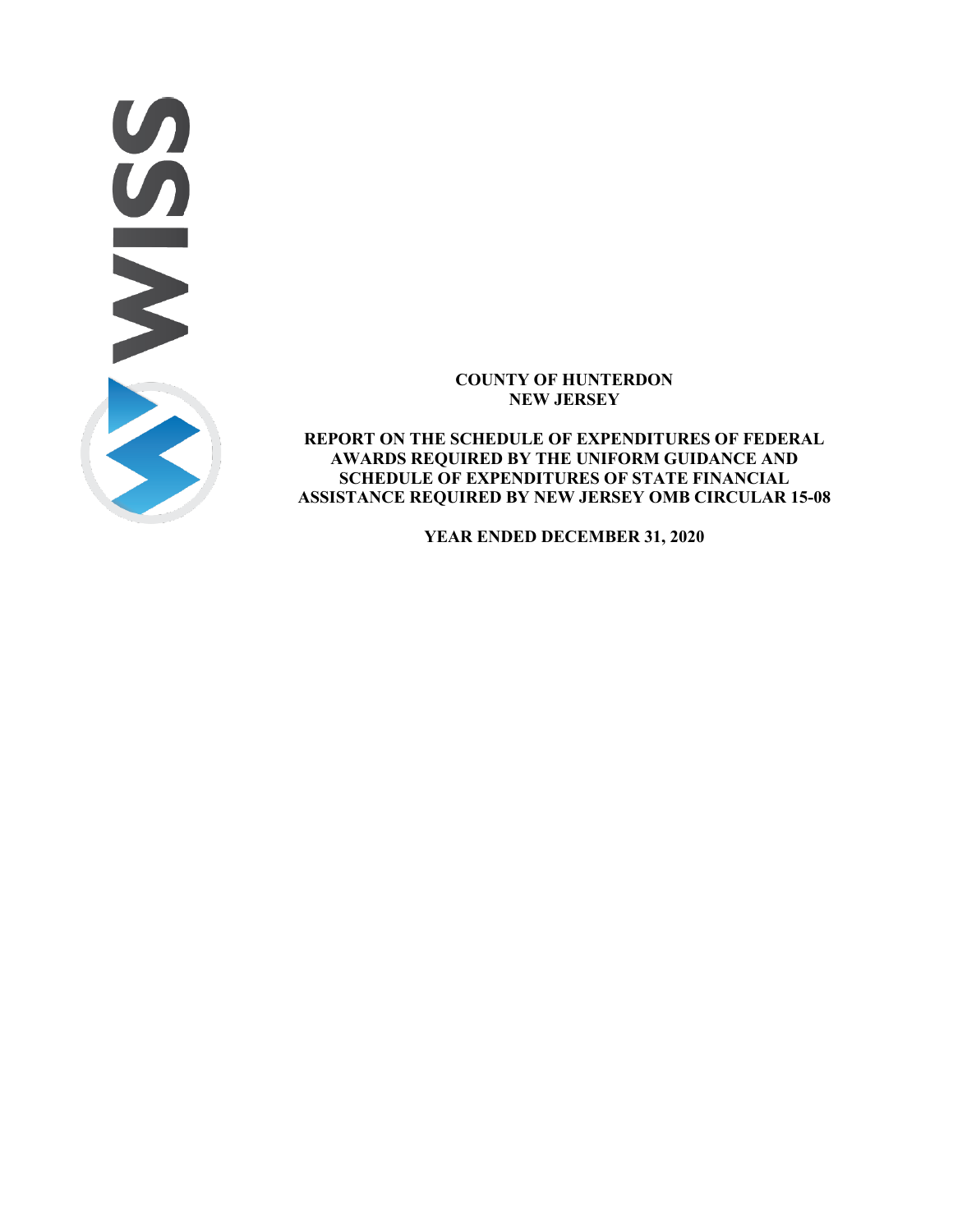#### **COUNTY OF HUNTERDON, NEW JERSEY**

#### **REPORT ON THE SCHEDULE OF EXPENDITURES OF FEDERAL AWARDS REQUIRED BY THE UNIFORM GUIDANCE AND SCHEDULE OF EXPENDITURES OF STATE FINANCIAL ASSISTANCE REQUIRED BY NEW JERSEY OMB CIRCULAR 15-08**

#### **YEAR ENDED DECEMBER 31, 2020**

#### **TABLE OF CONTENTS**

| Report on Compliance for Each Major Federal and State Program; Report on                |    |
|-----------------------------------------------------------------------------------------|----|
| Internal Control Over Compliance; and Report on the Schedule of Expenditures            |    |
| of Federal Awards Required by the Uniform Guidance and Schedule of                      |    |
| Expenditures of State Financial Assistance Required by New Jersey OMB                   |    |
| Circular 15-08                                                                          | 1  |
|                                                                                         |    |
| Schedule of Expenditures of Federal Awards - Schedule A                                 | 4  |
|                                                                                         |    |
| Schedule of Expenditures of State Financial Assistance – Schedule B                     | 6  |
|                                                                                         |    |
| Notes to the Schedules of Expenditures of Federal Awards and State Financial Assistance | 8  |
|                                                                                         |    |
| Schedule of Findings and Questioned Costs                                               | 10 |
|                                                                                         |    |
| Summary Schedule of Prior Audit Findings                                                | 15 |

#### **Reports Issued Separately**

Regulatory Basis Financial Statements

Report on Internal Control Over Financial Reporting and on Compliance and Other Matters Based on an Audit of Financial Statements Performed in Accordance with *Government Auditing Standards*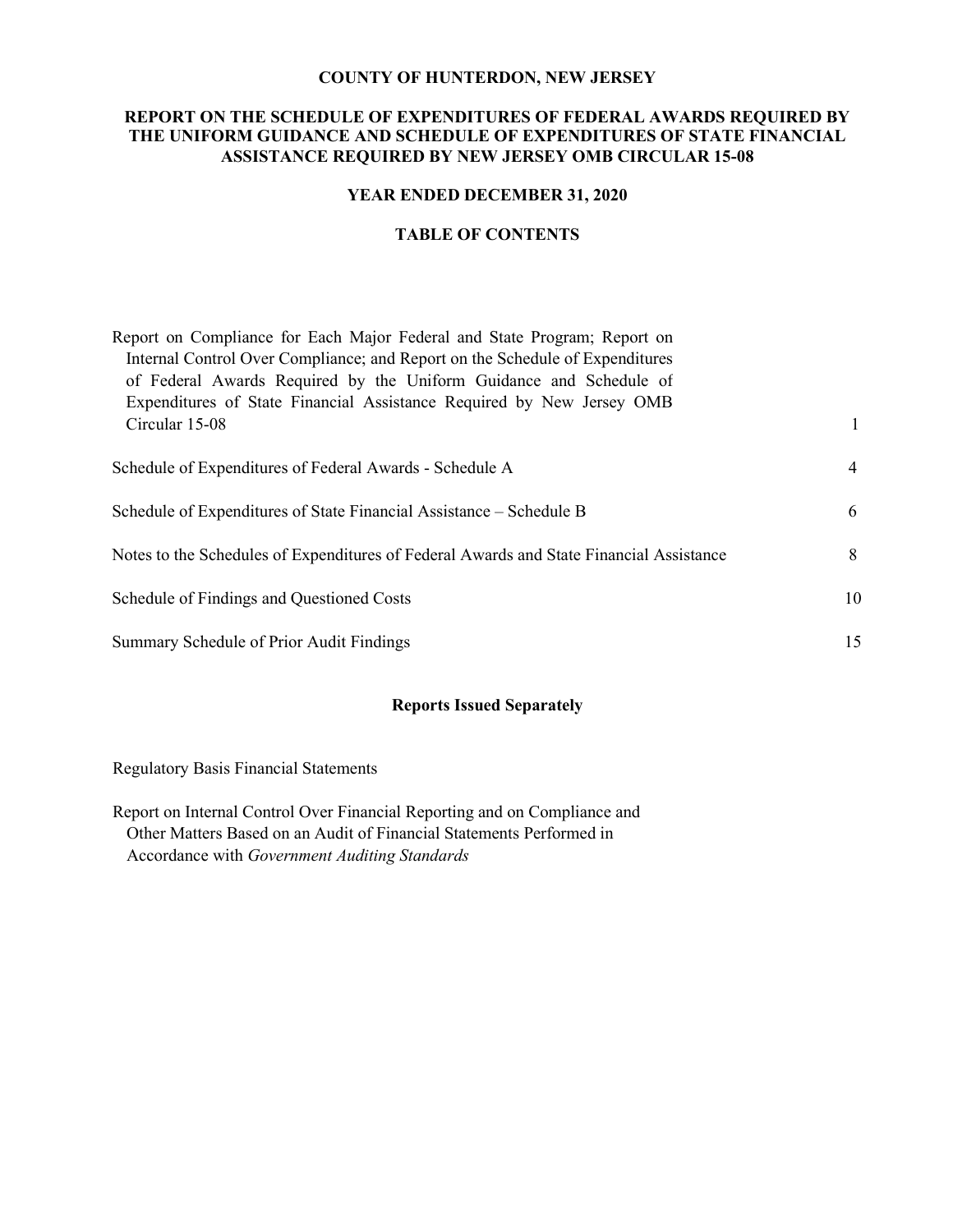

#### **REPORT ON COMPLIANCE FOR EACH MAJOR FEDERAL AND STATE PROGRAM; REPORT ON INTERNAL CONTROL OVER COMPLIANCE; AND REPORT ON THE SCHEDULE OF EXPENDITURES OF FEDERAL AWARDS REQUIRED BY THE UNIFORM GUIDANCE AND SCHEDULE OF EXPENDITURES OF STATE FINANCIAL ASSISTANCE REQUIRED BY NEW JERSEY OMB CIRCULAR 15-08**

#### **INDEPENDENT AUDITORS' REPORT**

Honorable Members of the Board of Chosen Freeholders County of Hunterdon Flemington, New Jersey

#### **Report on Compliance for Each Major Federal and State Program**

We have audited Hunterdon County's (the "County") compliance with the types of compliance requirements described in the *OMB Compliance Supplement* and State of New Jersey State Aid/Grant *Compliance Supplement* that could have a direct and material effect on each of the County's major federal and state programs for the year ended December 31, 2020. The County's major federal and state programs are identified in the summary of the auditors' results section of the accompanying schedule of findings and questioned costs. The ALN Number 14.871-Section 8 Housing Choice Vouchers, ALN Number 14.HCC-Section 8 HCV CARES Act, ALN Number 14.879-Section 8 Housing Mainstream Vouchers and ALN Number 14.MSC-Section 8 MSC Mainstream CARES Act are identified in the accompanying schedule of findings and questioned costs as major federal programs and were audited by other auditors whose report has been furnished to us. Our opinion on compliance, insofar as it relates to ALN Number 14.871-Section 8 Housing Choice Vouchers, ALN Number 14.871 (HCC)-Section 8 HCV CARES Act, ALN Number 14.879- Section 8 Housing Mainstream Vouchers and ALN Number 14.879 (MSC)-Section 8 MSC Mainstream CARES Act, is based on the report of the other auditors.

#### *Management's Responsibility*

Management is responsible for compliance with federal and state statutes, regulations, and the terms and conditions of its federal and state awards applicable to its federal and state programs.

#### *Auditors' Responsibility*

Our responsibility is to express an opinion on compliance for each of the County's major federal and state programs based on our audit of the types of compliance requirements referred to above. We did not audit the compliance of the federal and state programs mentioned above and our opinion, insofar as it relates to those federal and state programs is based solely on the report of the other auditors. We conducted our audit of compliance in accordance with auditing standards generally accepted in the United States of America; the standards applicable to financial audits contained in *Government Auditing Standards*, issued by the Comptroller General of the United States; the audit requirements of Title 2 U.S. Code of Federal Regulations Part 200, *Uniform Administrative Requirements, Cost Principles, and Audit Requirements for Federal Awards (*Uniform Guidance*)* and New Jersey OMB Circular 15-08 *Single Audit Policy for Recipients of* 

#### 1 **WISS & COMPANY, LLP**

14 Penn Plaza, Suite 1010 **New York, NY 10122** 212.594.8155

100 Campus Drive, Suite 400 Florham Park, NJ 07932 973.994.9400

5 Bartles Corner Road Flemington, NJ 08822 908.782.7300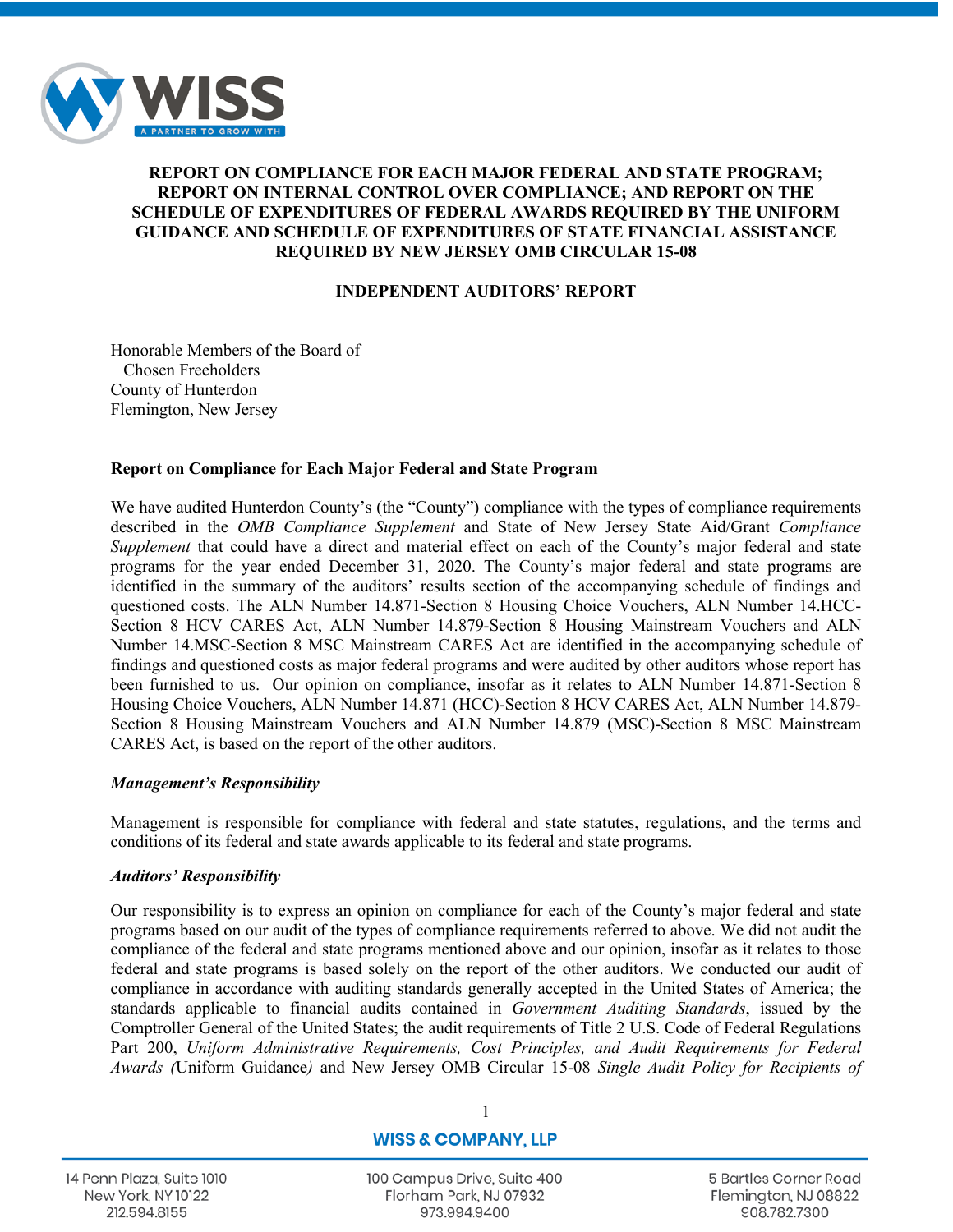*Federal Grants, State Grants, and State Aid*. Those standards, the Uniform Guidance and New Jersey OMB Circular 15-08 require that we plan and perform the audit to obtain reasonable assurance about whether noncompliance with the types of compliance requirements referred to above that could have a direct and material effect on a major federal or state program occurred. An audit includes examining, on a test basis, evidence about the County's compliance with those requirements and performing such other procedures as we considered necessary in the circumstances.

We believe that our audit provides a reasonable basis for our opinion on compliance for each major federal and state program. However, our audit does not provide a legal determination of the County's compliance.

#### *Opinion on Each Major Federal and State Program*

In our opinion, based on our audit and the report of the other auditors, the County complied, in all material respects, with the types of compliance requirements referred to above that could have a direct and material effect on each of its major federal and state programs for the year ended December 31, 2020.

#### **Report on Internal Control Over Compliance**

Management of the County is responsible for establishing and maintaining effective internal control over compliance with the types of compliance requirements referred to above. In planning and performing our audit of compliance, we considered the County's internal control over compliance with the types of requirements that could have a direct and material effect on each major federal and state program to determine the auditing procedures that are appropriate in the circumstances for the purpose of expressing an opinion on compliance for each major federal and state program and to test and report on internal control over compliance in accordance with the Uniform Guidance and New Jersey OMB Circular 15-08, but not for the purpose of expressing an opinion on the effectiveness of internal control over compliance. Accordingly, we do not express an opinion on the effectiveness of the County's internal control over compliance.

A *deficiency in internal control over compliance* exists when the design or operation of a control over compliance does not allow management or employees, in the normal course of performing their assigned functions, to prevent, or detect and correct, noncompliance with a type of compliance requirement of a federal or state program on a timely basis. A *material weakness in internal control over compliance* is a deficiency, or a combination of deficiencies, in internal control over compliance, such that there is a reasonable possibility that material noncompliance with a type of compliance requirement of a federal or state program will not be prevented, or detected and corrected, on a timely basis. A *significant deficiency in internal control over compliance* is a deficiency, or a combination of deficiencies, in internal control over compliance with a type of compliance requirement of a federal or state program that is less severe than a material weakness in internal control over compliance, yet important enough to merit attention by those charged with governance.

Our consideration of internal control over compliance was for the limited purpose described in the first paragraph of this section and was not designed to identify all deficiencies in internal control over compliance that might be material weaknesses or significant deficiencies. We did not identify any deficiencies in internal control over compliance that we consider to be material weaknesses. However, material weaknesses may exist that have not been identified.

#### **Purpose of this Report**

The purpose of this report on internal control over compliance is solely to describe the scope of our testing of internal control over compliance and the results of that testing based on the requirements of the Uniform Guidance and New Jersey OMB Circular 15-08. Accordingly, this report is not suitable for any other purpose.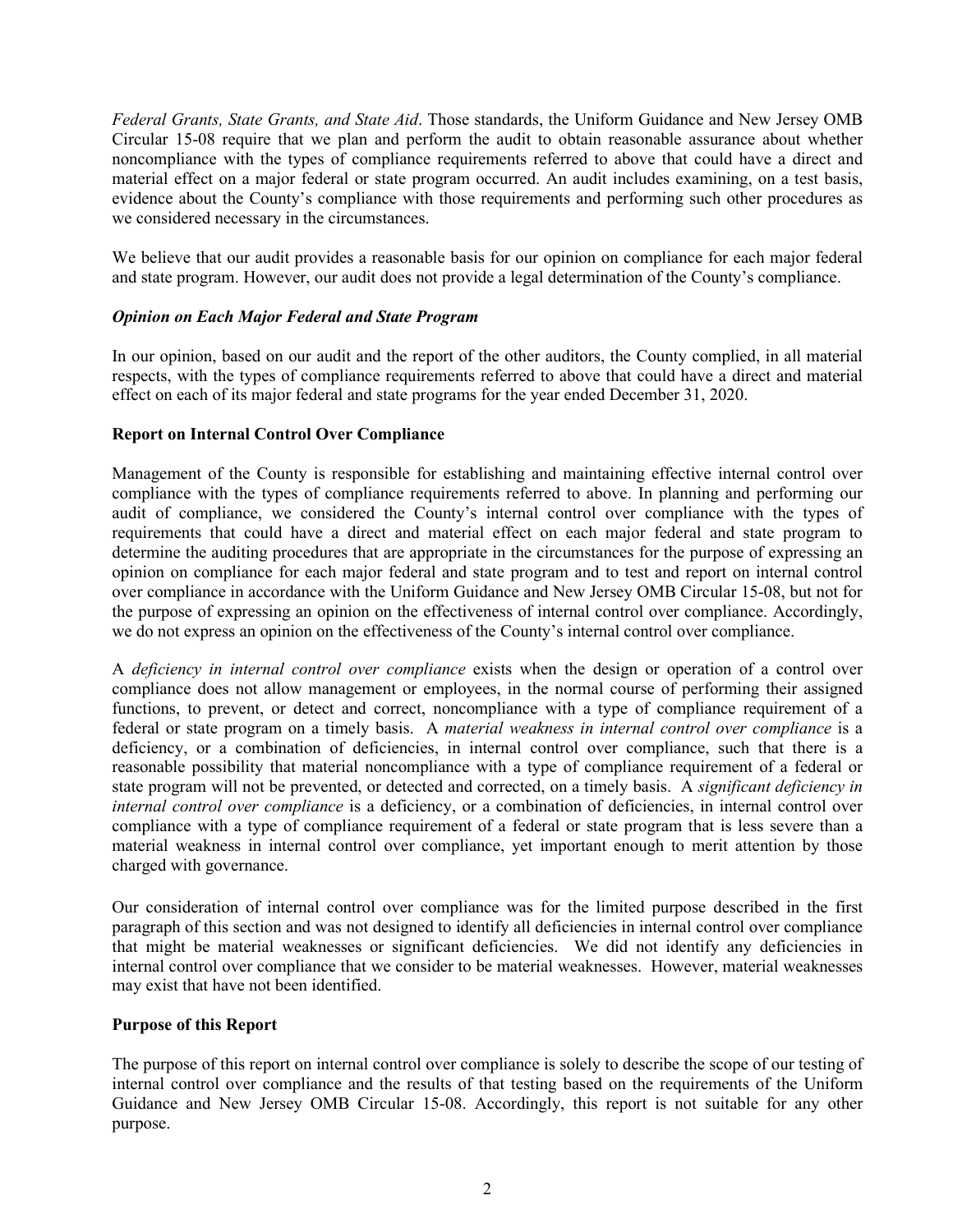#### **Report on Schedules of Expenditures of Federal Awards and State Financial Assistance as Required by the Uniform Guidance and New Jersey OMB Circular 15-08**

We have audited the regulatory basis financial statements of the County as of and for the year ended December 31, 2020, and the related notes to the financial statements, which collectively comprise the County's regulatory basis financial statements. We issued our report thereon dated September 29, 2021 which contained an adverse opinion in accordance with accounting principles generally accepted in the United States of America because of the regulatory basis of accounting, and an unmodified opinion in conformity with the basis of accounting prescribed by the Division of Local Government Services, Department of Community Affairs, State of New Jersey (the "Division") which is a basis of accounting other than accounting principles generally accepted in the United States of America, to meet the requirements of the Division. Our audit was conducted for the purpose of forming an opinion on the regulatory basis financial statements that collectively comprise the County's regulatory basis financial statements. The accompanying schedules of expenditures of federal awards and state financial assistance are presented for purposes of additional analysis as required by the Uniform Guidance and New Jersey OMB Circular 15-08 and are not a required part of the regulatory basis financial statements. Such information is the responsibility of management and was derived from and relates directly to the underlying accounting and other records used to prepare the regulatory basis financial statements. The information has been subjected to the auditing procedures applied in the audit of the regulatory basis financial statements and certain additional procedures, including comparing and reconciling such information directly to the underlying accounting and other records used to prepare the regulatory basis financial statements or to the regulatory basis financial statements themselves, and other additional procedures in accordance with auditing standards generally accepted in the United States of America. In our opinion, the schedules of expenditures of federal awards and state financial assistance are fairly stated in all material respects in relation to the regulatory basis financial statements as a whole.

Clilland Sixt a.

Scott A. Clelland Registered Municipal Accountant No. 455

Wiss & Company

WISS & COMPANY, LLP

Florham Park, New Jersey September 29, 2021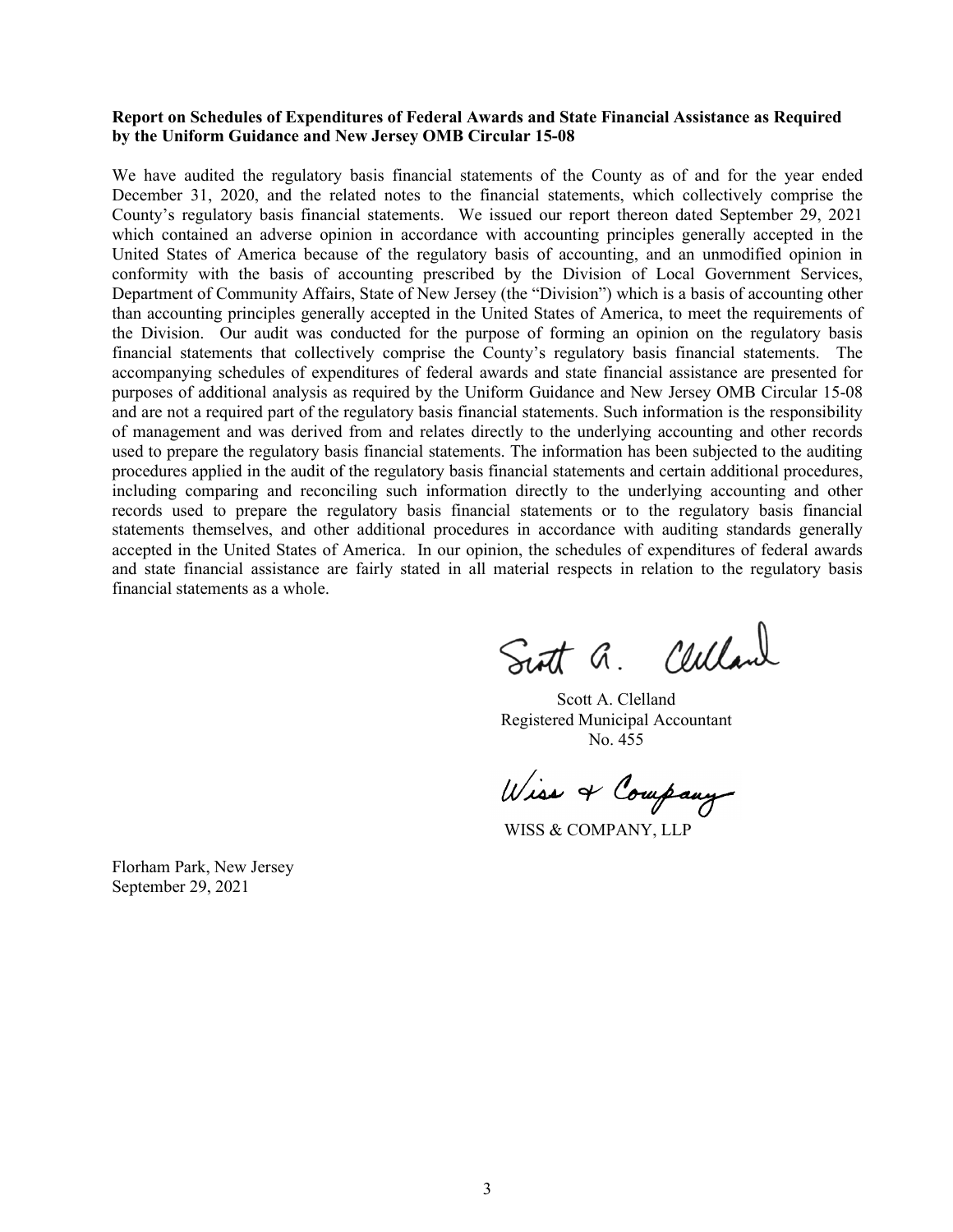| Department or Division                                                                                                        | Programs                                                                                                                                                                                                           | <b>ALN</b>                 | State Grant<br>FAIN Number                                                              | Award<br>Total                                                    | Grant<br>Year                       | Receipts<br>Cash                                    | 2020<br>Subrecipients<br>Provided to              | Expenditures                                                                              | Cumulative<br>Expenditures                            |
|-------------------------------------------------------------------------------------------------------------------------------|--------------------------------------------------------------------------------------------------------------------------------------------------------------------------------------------------------------------|----------------------------|-----------------------------------------------------------------------------------------|-------------------------------------------------------------------|-------------------------------------|-----------------------------------------------------|---------------------------------------------------|-------------------------------------------------------------------------------------------|-------------------------------------------------------|
| U.S. Department of Health and Human Services (USHHS)<br>Pass Through N.J. Department of Human Services                        | Total Area Plan<br>D-19 Area Plan-Special Programs for the Aging<br>Plan-Special Programs for the Aging<br>Plan-Special Programs for the Aging<br>Area <sup>1</sup><br>Area I                                      | 93.044<br>93.044           | 491-054-7530-010<br>491-054-7530-010<br>491-054-7530-010                                | 428,633.00<br>448,309.00<br>324,550.00<br>GĄ                      | 2019<br>2020                        | 404,097.12<br>324,550.00<br>र्दे<br>GP,             | 69<br>34,529.00<br>149,316.16<br>133,641.00<br>GĄ | 65,497.03<br>260,241.13<br>177,792.00                                                     | 398,498.20<br>260,241.13<br>177,792.00<br>36.53<br>GĄ |
|                                                                                                                               | Total State Health Insurance Assistance Program<br>Health Insurance Assistance Program (Additional Funds)<br>Health Insurance Assistance Program<br><b>Health Insurance Assistance Program</b><br>State]<br>State] | 93.324<br>93.324<br>93.324 | 100-054-7530-055<br>100-054-7530-055<br>100-054-7530-055                                | $\begin{array}{c} 26,000.00 \\ 26,000.00 \\ 2,080.00 \end{array}$ | 2019-2020<br>2020-2021<br>2020-2021 | 19,500.00<br>13,882.00<br>33,382.00                 |                                                   | $\begin{array}{c} 6,500.00 \\ 19,500.00 \\ \underline{1,438.60} \\ 27,438.60 \end{array}$ | $26,000.00$<br>19,500.00<br>1,438.60<br>46,938.60     |
|                                                                                                                               | Total Pass through NJ Depart. of Human Services<br>County Innovation Grant                                                                                                                                         | 93.788                     | 100-054-7700-249                                                                        | 35,708.00                                                         | 2020                                | 8,927.00<br>770,956.12                              | 317,486.16                                        | 14,342.20<br>545,310.96                                                                   | 14,342.20<br>897,812.13                               |
| Pass Through N.J. Department of Health                                                                                        | Total State Health Services<br>Health Services (PHILEP)<br>Health Services (PHILEP)<br>State]<br>State]                                                                                                            | 93.069<br>93.069           | 100-046-4230-360<br>100-046-4230-360                                                    | 269,673.00<br>269,673.00                                          | 2019-2020<br>2020-2021              | 208,269.00<br>208.269.00                            |                                                   | 202,890.72<br>62,277.96<br>265,168.68                                                     | 262,531.73<br>62,277.96<br>324,809.69                 |
|                                                                                                                               | Total Pass through NJ Depart. of Health<br>CHO LHD COVID-19 Grant<br><b>NJAC</b>                                                                                                                                   | 93.354                     | 100-046-4230-542                                                                        | 54,883.00                                                         | 2020                                | 23,798.56<br>232,067.56                             |                                                   | 42,364.87<br>307.533.55                                                                   | 42,364.87<br>367,174.56                               |
| Pass Through N.J. Department of Law and Public Safety                                                                         | Total Pass through NJ Depart. of Law and Public Safety<br>tion Helping Hand<br>Opera                                                                                                                               | 93.354                     | 100-066-1000-191                                                                        | 58,824.00                                                         | 2019-2020                           |                                                     |                                                   | 9,678.92                                                                                  | 38,010.13<br>8.010.13                                 |
| Pass Through N.J. Department of Community Affairs                                                                             | Total Pass through NJ Depart. Of Community Affairs<br>Low Income Home Energy Assistance Program (LIHEAP)                                                                                                           | 93.568                     | 100-022-8050-182                                                                        | 1,360.00                                                          | 2019-2020                           | 1,360.00<br>360.00                                  |                                                   | 1,339.00                                                                                  | 1,339.00                                              |
|                                                                                                                               | Total U.S. Department of Health and Human Services                                                                                                                                                                 |                            |                                                                                         |                                                                   |                                     | ,004,383.68                                         | 317,486.16                                        | ,862.43<br>863,                                                                           | 304,335.82                                            |
| Total U.S. Department of Agri<br>Pass Through N.J. Department of Health and Senior Services<br>U.S. Department of Agriculture | culture Pass Through N.J. Department of Health and Senior Services<br>Senior Farm Nutrition Grant                                                                                                                  | 10.576                     | 100-046-4220-474                                                                        | 500.00                                                            | 2020                                | 500.00<br>500.00                                    |                                                   | 500.00<br>500.00                                                                          | 500.00<br>500.00                                      |
| Pass Through N.J. Department of Transportation<br>U.S. Department of Transportation                                           | Total FTA Section 5311<br>FTA, Section 5311-Formula Grants for Rural Areas<br>FTA, Section 5311-Formula Grants for Rural Areas<br>COVID-19 CARES FTA, Section 5311-Formula Grants for Rural Areas                  | 20.509<br>20.509<br>20.509 | $\begin{array}{c} 480-078-6300-XXX \\ 480-078-6300-XXX \\ 480-078-6300-XXX \end{array}$ | 330,229.00<br>,084,616.00<br>316,153.00                           | 2019-2020<br>2020-2021<br>2020      | 68,196.95<br>57,632.86<br>633,902.16<br>759.731.97  |                                                   | 43,009.84<br>57,632.86<br>888,311.51<br>988.954.2                                         | 281,819.15<br>57,632.86<br>888,311.51<br>227.763.52   |
|                                                                                                                               | Highway Planning and Construction:<br>Subregional Transportation Planning                                                                                                                                          | 20.205                     | 480-078-6300-XXX                                                                        | 71,010.00                                                         | 2019-2020                           | 71,010.00                                           |                                                   | 46,012.65                                                                                 | 71,009.99                                             |
|                                                                                                                               | Planning and Construction:<br>Various County Road Projects<br>Highway 1                                                                                                                                            | 20.205                     | 480-078-63X0-XXX                                                                        | 157,888.28                                                        | 2020                                | 38,316.50                                           |                                                   | 157,888.28                                                                                | 157,888.28                                            |
|                                                                                                                               | Total U.S. Department of Transportation Pass through N.J. Department of Transportation                                                                                                                             |                            |                                                                                         |                                                                   |                                     | 869,058.47                                          |                                                   | 1,192,855.14                                                                              | 1,456,661.79                                          |
| Pass Through N.J. Department of Law and Public Safety<br>U.S. Department of Justice                                           | SANE/SART                                                                                                                                                                                                          | 16.575                     | 100-066-1020-142                                                                        | 72,000.00                                                         | 2019-2020                           | 69,827.00                                           |                                                   | 69,826.97                                                                                 | 69,826.97                                             |
|                                                                                                                               | Total Crime Victim Assistance Grant<br>Victim Assistance Supplement<br>Victim Assistance Grant<br>Crime<br>Crime                                                                                                   | 16.575<br>16.575           | 100-066-1020-142<br>100-066-1020-142                                                    | 239,032.00<br>262,870.00                                          | 2019-2020                           | 128,694.00<br>57,313.00<br>186,007.00               |                                                   | 76,194.00<br>182.29<br>10,376.29<br>34,                                                   | 182,364.00<br>34,182.29<br>216,546.29                 |
|                                                                                                                               | Total U.S. Department of Justice Pass through N.J. Department of Law and Public Safety                                                                                                                             |                            |                                                                                         |                                                                   |                                     | 255,834.00                                          |                                                   | 180,203.26                                                                                | 286,373.26                                            |
| Pass Through N.J. Department of Law and Public Safety<br>U.S. Department of Homeland Security                                 | Total Homeland Security<br>sland Security<br>sland Security<br>sland Security<br>Homel<br>Home<br>Home                                                                                                             | 97.067<br>97.067<br>97.067 | 100-066-1005-006<br>100-066-1005-006<br>100-066-1005-006                                | 173,552.54<br>172,852.72<br>172,116.72                            | 2017-2020<br>2018-2020<br>2019-2020 | 24,035.54<br>132,877.66<br>133,522.06<br>290,435.26 |                                                   | 5,652.32<br>64,717.12<br>160,834.17<br>231.203.6                                          | 176,799.62<br>165,891.12<br>160,834.17<br>503,524.9   |
|                                                                                                                               | Hazard Mitigation Grant (HMGP)                                                                                                                                                                                     | 97.039                     | Not Available                                                                           | 125,000.00                                                        | 2019-2020                           |                                                     |                                                   | 10,561.88<br>10.561.88                                                                    | 10,561.88<br>10,561.88                                |
|                                                                                                                               | Total U.S. Department of Homeland Security Pass through N.J. Department of Law and Public Safety                                                                                                                   |                            |                                                                                         |                                                                   |                                     | 290,435.26                                          |                                                   | 241,765.49                                                                                | 514,086.79                                            |

 $\begin{array}{c} \text{COUNTY OF HUNTERDOM} \\ \text{CONVTY OF HUNTERDOM, NEW JERSEY} \end{array}$ **COUNTY OF HUNTERDON, NEW JERSEY COUNTY OF HUNTERDON**

SCHEDULE OF EXPENDITURES OF FEDERAL AWARDS<br>YEAR ENDED DECEMBER 31, 2020 **SCHEDULE OF EXPENDITURES OF FEDERAL AWARDS YEAR ENDED DECEMBER 31, 2020**

Schedule A Page 1 of 2

See accompanying Notes to Schedules of Expenditures of Federal Awards and State Financial Assistance. *See accompanying Notes to Schedules of Expenditures of Federal Awards and State Financial Assistance.*

4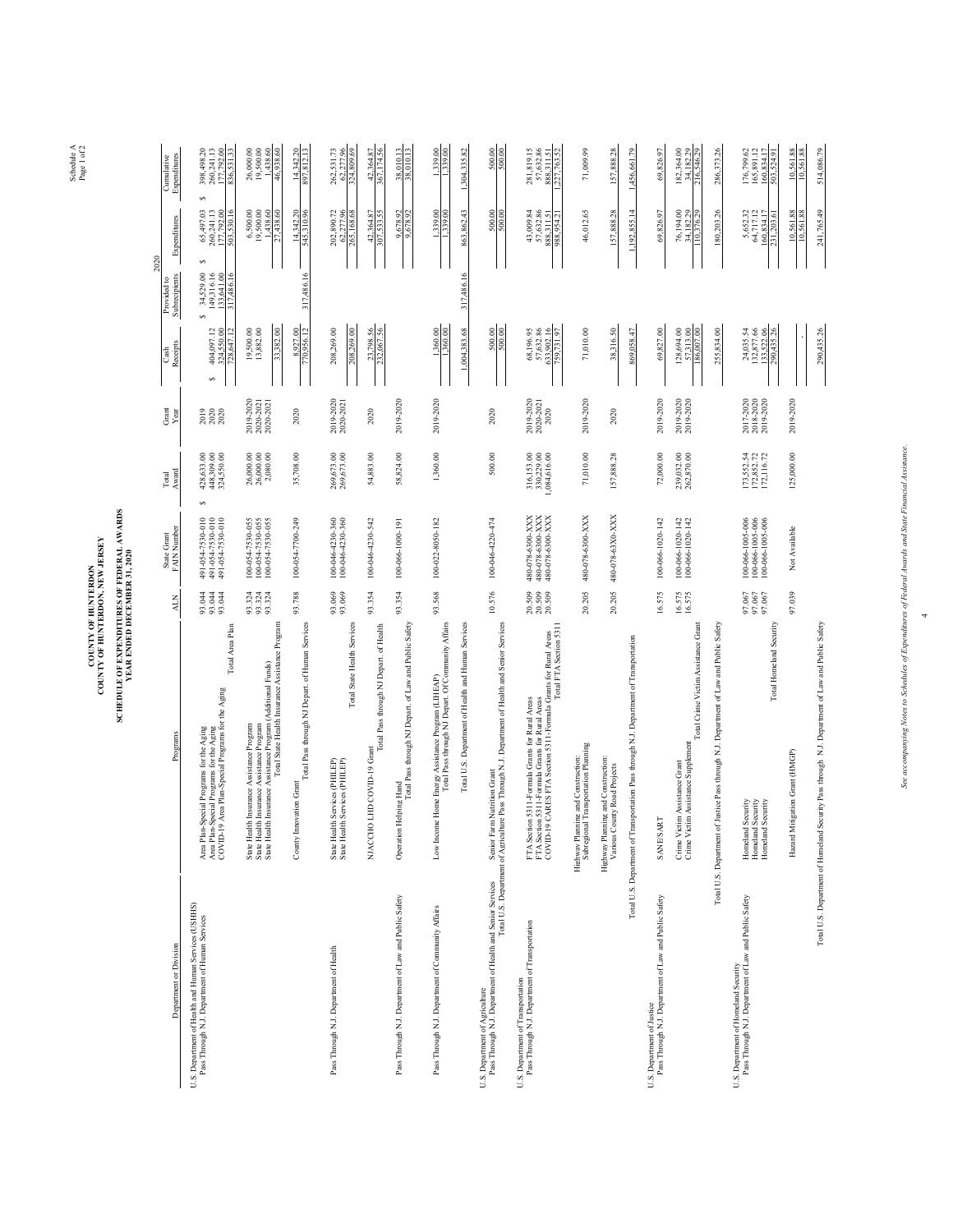| <b>OUNTY OF HUNTERDON</b> | V JERSEY<br>F HUNTERDON, NEW |
|---------------------------|------------------------------|
|                           | COUNTY OF                    |
|                           |                              |

### **SCHEDULE OF EXPENDITURES OF FEDERAL AWARDS<br>YEAR ENDED DECEMBER 31, 2020 SCHEDULE OF EXPENDITURES OF FEDERAL AWARDS YEAR ENDED DECEMBER 31, 2020**

Schedule A Page 2 of 2

|                                                                                                                            |                                                                                                                                                                                                                                         |                                         |                                                                                                | Total                                                                                | Grant                 | Cash                                                                         | Cumulative<br>2020<br>Provided to                                                                                                                                                               |
|----------------------------------------------------------------------------------------------------------------------------|-----------------------------------------------------------------------------------------------------------------------------------------------------------------------------------------------------------------------------------------|-----------------------------------------|------------------------------------------------------------------------------------------------|--------------------------------------------------------------------------------------|-----------------------|------------------------------------------------------------------------------|-------------------------------------------------------------------------------------------------------------------------------------------------------------------------------------------------|
| Department or Division                                                                                                     | Programs                                                                                                                                                                                                                                | ALN<br>Number                           | State Grant<br>FAIN Number                                                                     | Award                                                                                | Year                  | Receipts                                                                     | Expenditures<br>Expenditures<br>Subrecipients                                                                                                                                                   |
| Pass Through N.J. Department of Environmental Protection<br>U.S. Environmental Protection Agency (EPA)                     | Wastewater Quality Management Grant                                                                                                                                                                                                     | 66.454                                  | 100-042-4801-444                                                                               | 100,000.00<br>GA,                                                                    | 2017-2020             | 14,031.62<br>GA,                                                             | 89,387.96<br>GA,                                                                                                                                                                                |
|                                                                                                                            | Perfromance Partnership Grant - Radon Awareness Program                                                                                                                                                                                 | 66.605                                  | 100-042-4820-047                                                                               | 2,000.00                                                                             | 2019                  | 2,000.00                                                                     | 2,000.00<br>2,000.00<br>S                                                                                                                                                                       |
|                                                                                                                            | EPA Pass through N.J. Department of Environmental Protection<br>Total U.S.                                                                                                                                                              |                                         |                                                                                                |                                                                                      |                       | 16,031.62                                                                    | 91,387.96<br>2,000.00                                                                                                                                                                           |
| Pass Through N.J. Department of State<br>U.S. Election Assistance Commission                                               | DA Grant Program<br>HAVA A                                                                                                                                                                                                              | 90.404                                  | 100-074-2525-020                                                                               | 30,500.00                                                                            | 2019                  |                                                                              | 29,857.53<br>29,857.53                                                                                                                                                                          |
|                                                                                                                            | oting Machine Pilot Program<br><b>HAVA</b>                                                                                                                                                                                              | 90.404                                  | 100-074-2525-020                                                                               | 70,000.00                                                                            | 2019                  | 23,764.50                                                                    | 23,764.50                                                                                                                                                                                       |
|                                                                                                                            | COVID-19 HAVA CARES                                                                                                                                                                                                                     | 90.404                                  | 100-074-2525-024                                                                               | 481,906.00                                                                           | 2020                  | 481,906.28                                                                   | 481,906.28<br>481,906.28                                                                                                                                                                        |
|                                                                                                                            | Total U.S. Election Assistance Commission Pass through N.J. Department of State                                                                                                                                                         |                                         |                                                                                                |                                                                                      |                       | 505,670.78                                                                   | 535,528.31<br>511,763.8                                                                                                                                                                         |
| Pass Through N.J. Department of State<br>National Endowment for the Humanities                                             | State Council on the Arts Supplement<br>COVID-19                                                                                                                                                                                        | 45.025                                  | 100-074-2530-170                                                                               | 9,400.00                                                                             | 2020                  | 9,400.00                                                                     | 9,400.00<br>9,400.00                                                                                                                                                                            |
|                                                                                                                            | nent for the Humanities Pass through N.J. Department of State<br>Total National Endown                                                                                                                                                  |                                         |                                                                                                |                                                                                      |                       | 9,400.00                                                                     | 9,400.00<br>9,400.00                                                                                                                                                                            |
| Pass Through N.J. Department of Community Affairs<br>U.S. Department of the Treasury                                       | COVID-19 CRF - Local Government Emergency Fund (Additional Funds)<br>Total Pass through NJ Depart. of Community Affairs<br>CRF - Local Government Emergency Fund<br>COVID-19                                                            | 21.019                                  | 100-022-8030-686<br>100-022-8030-686                                                           | 315,414.21<br>900,000.00                                                             | 2020                  | 315,414.21<br>315,414.2                                                      | 315,414.21<br>899,988.00<br>.215,402.2<br>315,41421<br>899,988.00<br>.215,402                                                                                                                   |
| Pass Through N.J. Department of Law and Public Safety                                                                      | Total Pass through NJ Depart of Law and Public Safety<br>COVID-19 CRF Counties CARES ReliefFunds                                                                                                                                        | 21.019                                  | 100-066-1200-C58                                                                               | 583,677.00                                                                           | 2020                  | 583,677.00<br>583,677                                                        | 583,677.00<br>583,677.00<br>583,677.00<br>583,677                                                                                                                                               |
| Pass Through N.J Department of State                                                                                       | Total Pass through NJ Depart. of State<br>COVID-19 CRF County Election Boards Vote by Mail                                                                                                                                              | 21.019                                  | 100-074-2525-029                                                                               | 318,517.13                                                                           | 2020                  | 318,517.13<br>318,517                                                        | 318,517.13<br>318,517.<br>318,517.13<br>318.5                                                                                                                                                   |
|                                                                                                                            | Total U.S. Department of the Treasury                                                                                                                                                                                                   |                                         |                                                                                                |                                                                                      |                       | 1,217,608.34                                                                 | 2,117,596.34<br>2,117,596.34                                                                                                                                                                    |
| U.S. Department of Housing and Urban Development                                                                           | 19 Section 8 Mainstream Vouchers CARES Act<br>19 Section 8 HCV CARES Act<br>Section 8 Housing Choice Vouchers<br>Mainstream Vouchers<br>COVID-<br>Section 8<br>COVID-                                                                   | 14.871<br>14.879<br>14.879<br>14.879    | NY-1233V<br>NY-1233V<br>NY-1233V<br>NY-1233V                                                   | 5,162,470.00<br>$\begin{array}{c} 432,108.00 \\ 574,821.00 \\ 36,003.00 \end{array}$ | ភិន្ត្រី<br>ត្តន្ត្រី | 5,162,470.00<br>432,108.00<br>574,821.00<br>36,003.00                        | 4,590,461.00<br>$\begin{array}{c} 432,108.00 \\ 574,821.00 \\ 36,003.00 \end{array}$<br>574,821.00<br>4,590,461.00<br>432,108.00<br>36,003.00                                                   |
| U.S. Department of Health and Human Services                                                                               | Total U.S. Department of Housing and Urban Development                                                                                                                                                                                  |                                         |                                                                                                |                                                                                      |                       | 6,205,402.00                                                                 | 5,633,393.00<br>5,633,393.00                                                                                                                                                                    |
| Pass Through N.J. Division of Family Development<br>Public Assistance                                                      | Temporary Assistance for Needy Families (TANF)                                                                                                                                                                                          | 93.558                                  | 100-054-7550-302                                                                               | Not Available                                                                        | 2020                  | 451,014.00<br>œ<br>014                                                       | 451,014.00<br>451,014.00<br>014<br>4Ś.                                                                                                                                                          |
| Administrative Cost Relating To Public Assistance                                                                          | Temporary Assistance for Needy Families (TANF)<br>Title IV-D, Child Support and Patemity Program<br>Idren's Health Insurance Program<br>Title XIX, Medical Assistance Program<br>Social Services Block Grant<br>Title XX,<br>State Chil | 93.558<br>93.563<br>93.7,667<br>93.7,67 | 00-054-7550-XXX<br>100-054-7550-290<br>00-054-7550-165<br>100-054-7550-162<br>100-054-7550-057 | Not Available<br>Not Available<br>Not Available<br>Not Available<br>Not Available    | និងខ្លួនខ្លួ          | 25,182.00<br>74,869.00<br>723,353.00<br>71,144.00<br>18,069.00<br>912,617.00 | 25,182.00<br>74,869.00<br>723,353.00<br>$71,144.00$<br>$18,069.00$<br>912,617.00<br>$\begin{array}{c} 723,353.00 \\ 71,144.00 \\ 18.069.00 \end{array}$<br>25,182.00<br>74,869.00<br>912,617.00 |
| Pass Through N.J. Division of Medical Assistance and Health Services<br>Administrative costs relating to Public Assistance | Title XIX, Medical Assistance Program<br>Title XIX, Medically Needy Program                                                                                                                                                             | 93.778<br>93.778                        | 100-054-7540-269<br>100-054-7540-269                                                           | Not Available<br>Not Available                                                       | $2020$<br>$2020$      | 83,120.00<br>294.00<br>83,414.00                                             | 83,120.00<br>294.00<br>83,414.00<br>83,120.00<br>294.00<br>83,414.00                                                                                                                            |
| U.S. Department of Agriculture/New Jersey Department of Human Services                                                     | Total USDHHS / NJDHS                                                                                                                                                                                                                    |                                         |                                                                                                |                                                                                      |                       | 1,447,045.00                                                                 | 1,447,045.00<br>1,447,045.00                                                                                                                                                                    |
| Pass Through from the N.J. Division of Family Development                                                                  | Supplemental Nutrition Assistance Program (SNAP)<br>Administrative Costs Relating to the                                                                                                                                                | 10.561                                  | Not Available                                                                                  | Not Available                                                                        | 2020                  | 721,828.00                                                                   | 721,828.00<br>721,828.00                                                                                                                                                                        |
| Social Security Administration                                                                                             | Supplemental Security Income                                                                                                                                                                                                            | 96.006                                  | Not Available                                                                                  | Not Available                                                                        | 2020                  | 32,617.00                                                                    | 32,617.00<br>32,617.00                                                                                                                                                                          |
|                                                                                                                            | Total Expenditures of Federal Awards                                                                                                                                                                                                    |                                         |                                                                                                |                                                                                      |                       | \$12,575,814.15                                                              | \$14,150,753.27<br>\$12,954,829.47<br>\$ 317,486.16                                                                                                                                             |

5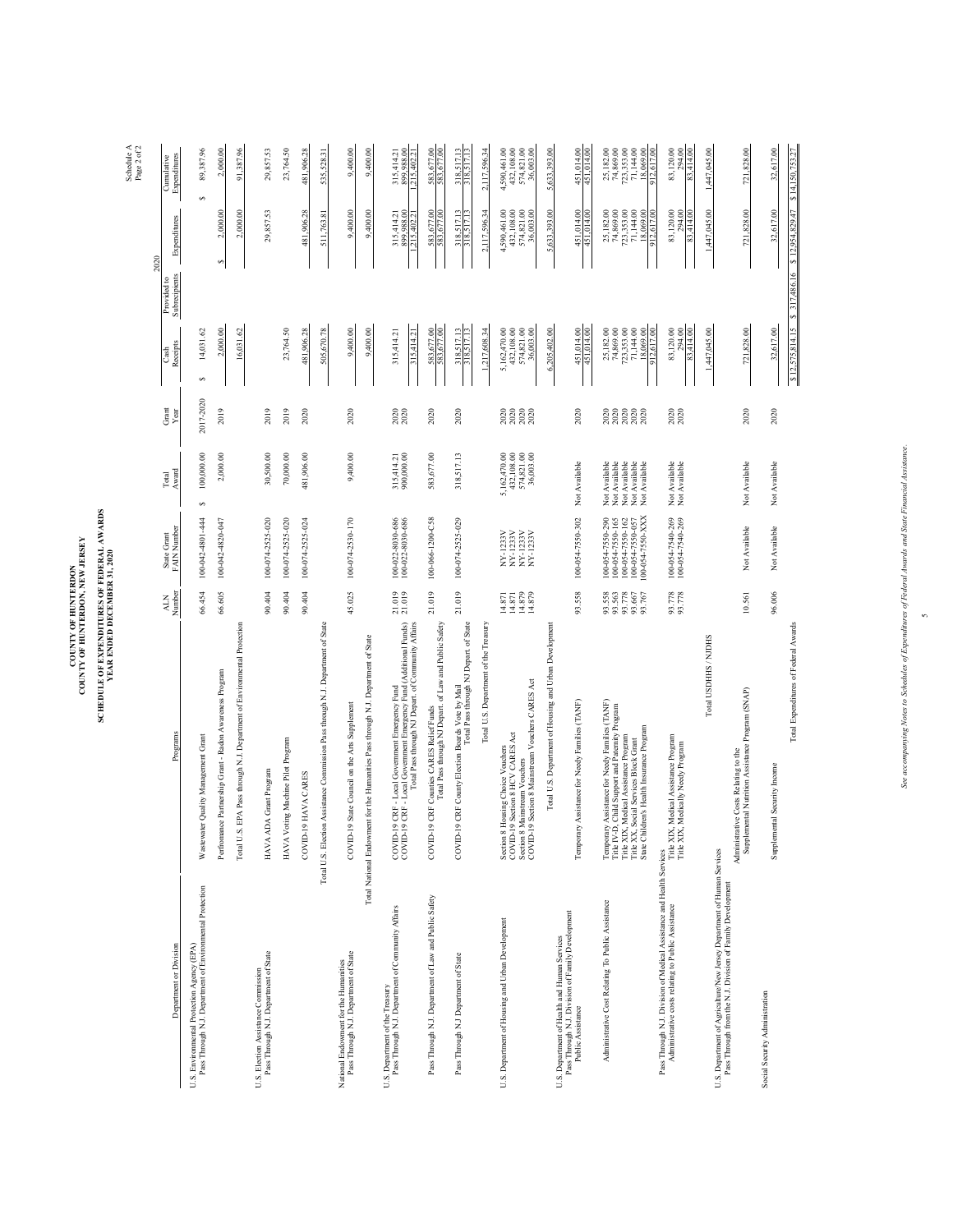### $\begin{array}{c} \text{COUNT} \\ \text{CONTY OF HUNTERDOM} \\ \text{COUNTY OF HUNTERDOM, NEW JERSEN} \end{array}$ **COUNTY OF HUNTERDON, NEW JERSEY COUNTY OF HUNTERDON**

# SCHEDULE OF EXPENDITURES OF STATE FINANCIAL ASSISTANCE **SCHEDULE OF EXPENDITURES OF STATE FINANCIAL ASSISTANCE**

## YEAR ENDED DECEMBER 31, 2020 **YEAR ENDED DECEMBER 31, 2020**

|               | Expenditures<br>Cunulative   | 130,096.60                         | 45,000.00<br>41,993.75<br>217,090.35                                                                                           | 187,837.09<br>68,162.64                                    | 58,909.40<br>90,179.91                 | 2,540.76                                           | 13,350.00<br>08.646'075                                                  | 9,617.62                             | 93,912.54<br>103,530.16                                               | 24,434.00<br>34,437.00                             | 11,950.00<br>8,156.00                                                             | 112,456.00<br>169,100.00<br>77,253.00                             | 113,836.99<br>178,508.87                                       | 345,990.95<br>164,668.05            | 26,793.25<br>15,607.24                                           | 2,380.14                            | 326,043.98<br>204,475.18             | 158,311.00<br>2,951,639.65<br>27,565.00<br>849,673.00                                                                                          |
|---------------|------------------------------|------------------------------------|--------------------------------------------------------------------------------------------------------------------------------|------------------------------------------------------------|----------------------------------------|----------------------------------------------------|--------------------------------------------------------------------------|--------------------------------------|-----------------------------------------------------------------------|----------------------------------------------------|-----------------------------------------------------------------------------------|-------------------------------------------------------------------|----------------------------------------------------------------|-------------------------------------|------------------------------------------------------------------|-------------------------------------|--------------------------------------|------------------------------------------------------------------------------------------------------------------------------------------------|
|               | Expenditures                 | S<br>86,851.64<br>S                | 26,111.25<br>112,962.89                                                                                                        | 744.26<br>168,162.64                                       | 23,096.04<br>58,909.40                 | 2,540.76                                           | 13,350.00<br>266,803.10                                                  | 5,617.62                             | 93,912.54<br>99,530.16                                                | 14,751.00<br>34,437.00                             | 2,182.00<br>8,156.00                                                              | 51,162.50<br>77,253.00                                            | 58,718.32<br>13,836.99                                         | 259.30<br>164,668.05                | 15,289.90<br>15,607.24                                           | 2,380.14                            | 53,588.48<br>204,475.18              | 27,565.00<br>158,311.00<br>1,852,314.10<br>849,673.00                                                                                          |
| 2020          | Subrecipients<br>Provided to |                                    |                                                                                                                                |                                                            |                                        |                                                    |                                                                          |                                      |                                                                       |                                                    |                                                                                   |                                                                   |                                                                |                                     |                                                                  |                                     | 28,251.00<br>17,319.84               | 145,570.84                                                                                                                                     |
|               | Receipts<br>Cash             | 87,226.58<br>S                     | 5,200.00<br>19,990.00<br>12,416.58                                                                                             | 30,111.50<br>45,982.52                                     | 75,461.25<br>47,057.50                 | 3,857.38<br>2,766.23                               | 35,000.00<br>340,236.38                                                  | 7,213.50<br>2,308.00                 | 94,086.00<br>03.607.50                                                | 62,217.00                                          | 28,726.50                                                                         | 15,823.00<br>123,681.00<br>3,365.00                               | 40,184.87                                                      | 33,969.76<br>27,187.52              | 26,794.00<br>18,889.00                                           | 59,750.00                           | 5<br>317,504.88                      | 849,673.00<br>27,565.00<br>158,311.00<br>1,893,641.53                                                                                          |
|               | Grant<br>Year                | 2019-2020                          | 2019<br>2017                                                                                                                   | 2019-2020<br>2020-2021                                     | 2019-2020<br>2020-2021                 | 2019<br>2019                                       | 2019-2020                                                                | 2019-2020<br>2020-2021               | 2019-2020                                                             | 2019-2020<br>2020-2021                             | 2019-2020<br>2020-2021                                                            | 2018-2019<br>2019-2020<br>2020-2021                               | 2019-2020<br>2020-2021                                         | 2019-2020<br>2020-2021              | 2019<br>2020                                                     | 2020                                | 2019-2020<br>2020-2021               | 2020<br>2020                                                                                                                                   |
|               | Account Number               | 100-082-2000-044                   | 100-082-2078-033<br>100-082-2078-033                                                                                           | 100-066-1500-007<br>100-066-1500-007                       | 100-066-1500-021<br>100-066-1500-021   | 718-066-1020-001<br>718-066-1020-001               | 100-066-1000-200                                                         | 100-046-4230-105<br>100-046-4230-105 | 100-046-4230-540                                                      | 100-054-7545-039<br>100-054-7545-039               | 100-054-7545-005<br>100-054-7545-005                                              | 100-054-7550-072<br>100-054-7550-072<br>100-054-7550-072          | 100-054-7700-162<br>100-054-7700-162                           | 078-491-6050-001<br>078491-6050-001 | 491-054-7530-009<br>491-054-7530-009                             | 100-054-7700-242                    | 100-054-7530-XXX<br>100-054-7530-XXX | 100-054-7550-125<br>100-054-7550-121<br>100-054-7550-121                                                                                       |
|               | Award<br>Total               | 181,380.00<br>У.                   | $45,000.00$<br>110,000.00                                                                                                      | $\frac{188,094.00}{188,094.00}$                            | 95,615.00<br>95,615.00                 | 2,766.23<br>3,857.38                               | 100,000.00                                                               | 9,618.00<br>9,618.00                 | 95,000.00                                                             | 124,434.00<br>62,217.00                            | 30,937.30<br>31,338.00                                                            | 142,844.00<br>169,100.00<br>112,800.00                            | 210,512.00<br>222,783.00                                       | 346,707.57<br>344,859.00            | $53,590.00$<br>107,180.00                                        | 59,750.00                           | 350,649.00<br>348,797.00             | Not Available<br>Not Available<br>Not Available                                                                                                |
|               | Program                      | Municipal Alliance Program - GCADA | Highlands Council Ecosystem and Plan Conformity<br>Highlands Council Economic Development<br>Total N.J. Department of Treasury | State/Community Partnership<br>State/Community Partnership | SSBG/Family Court<br>SSBG/Family Court | Body Armor Program - Sheriff<br>Body Armor Program | Total N.J. Department of Law and Public Safety<br>Operating Helping Hand | Right-to-Know<br>Right-to-Know       | Strengthening Local Capacity Grant<br>Total N.J. Department of Health | Title XX Transportation<br>Title XX Transportation | Personal Assistance Services Program<br>Ξ<br>Personal Assistance Services Progran | <b>SSH</b> Homeless<br><b>SSH</b> Homeless<br><b>SSH</b> Homeless | Comprehensive Alcohol Program<br>Comprehensive Alcohol Program | Casino Revenue<br>Casino Revenue    | Statewide Respite Care Program<br>Statewide Respite Care Program | Medication Assisted Treatment (MAT) | Area Plan<br>Area Plan               | WFNJ General Administrative Costs<br>WFNJ General Assistance (G.A.)<br>Supplemental Security Income<br>Total N.J. Department of Human Services |
| State Funding | Department or<br>Division    | N.J. Department of Treasury        |                                                                                                                                | N.J. Department of Law and Public Safety                   |                                        |                                                    |                                                                          | N.J. Department of Health            |                                                                       | N.J. Department of Human Services                  |                                                                                   |                                                                   |                                                                |                                     |                                                                  |                                     |                                      |                                                                                                                                                |

See accompanying Notes to the Schedule of Expenditures of Federal Awards and State Financial Assistance. *See accompanying Notes to the Schedule of Expenditures of Federal Awards and State Financial Assistance.*

 $\circ$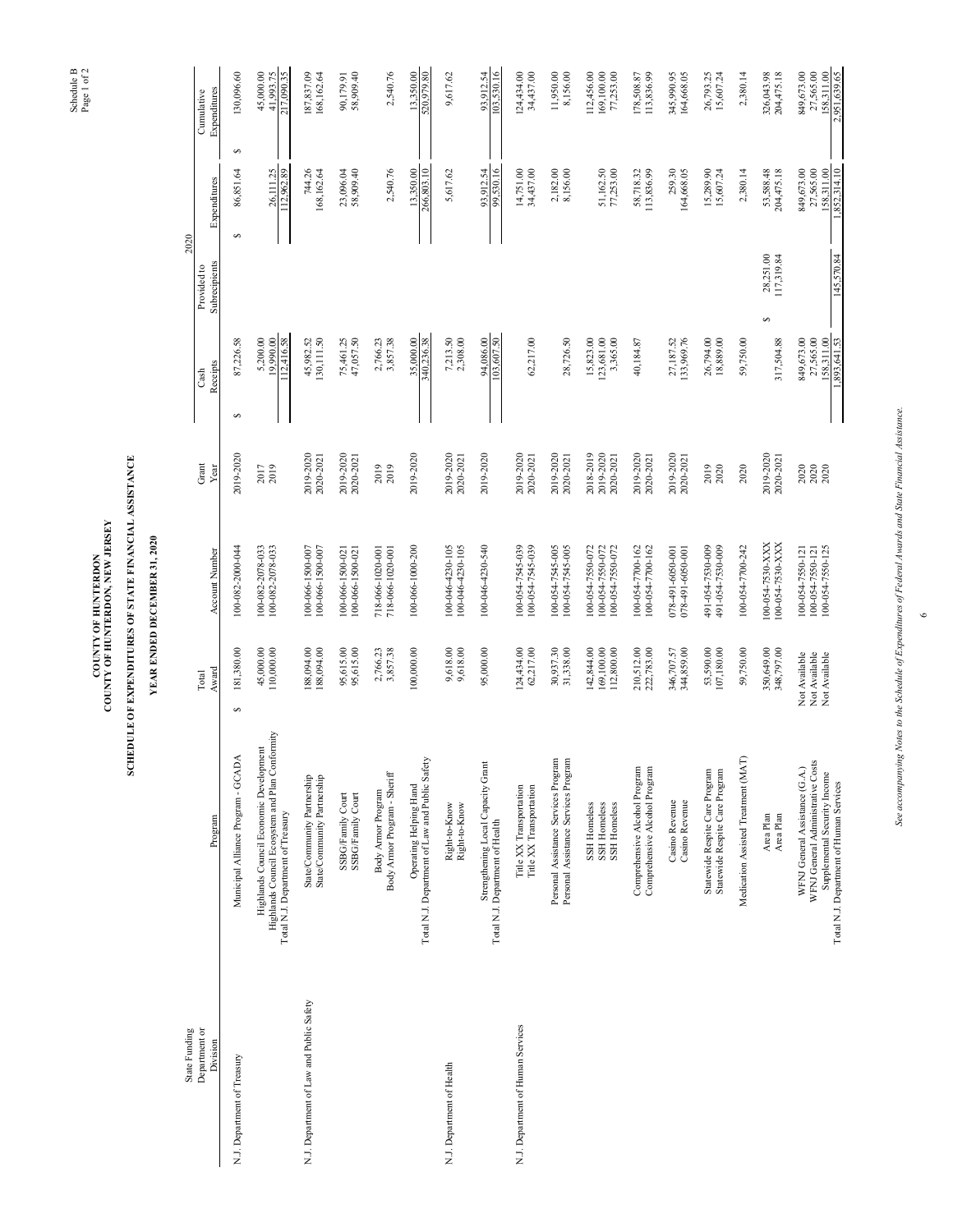## SCHEDULE OF EXPENDITURES OF STATE FINANCIAL ASSISTANCE **SCHEDULE OF EXPENDITURES OF STATE FINANCIAL ASSISTANCE**

## YEAR ENDED DECEMBER 31, 2020 **YEAR ENDED DECEMBER 31, 2020**

| Schedule B<br>Page 2 of 2 | Expenditures<br>Cunulative                 | 73,742.00<br>71,595.89<br>145,337.89<br>S                                                                            | 907.00<br>907.00                                                                   | 143,952.00<br>143,252.75<br>143,675.00<br>39,733.61                                                          | 58,493.87<br>16,340.00                                      | 139,438.50<br>155,516.73<br>840,402.46                            | 1,689,233.84<br>1,689,233.84                                    | 22,490.00<br>17,056.00                                               | 50,821.00                 | 66,463.68<br>48,065.00<br>204,895.68                                             | 15,000.00<br>3,750.00<br>18,750.00                                                                                                          | 9,901,592.62                                | 140,909.57<br>28,816.43                    | 120,000.00<br>67,260.17<br>10,258,578.79<br>16,951,345.62<br>S                                                                              |
|---------------------------|--------------------------------------------|----------------------------------------------------------------------------------------------------------------------|------------------------------------------------------------------------------------|--------------------------------------------------------------------------------------------------------------|-------------------------------------------------------------|-------------------------------------------------------------------|-----------------------------------------------------------------|----------------------------------------------------------------------|---------------------------|----------------------------------------------------------------------------------|---------------------------------------------------------------------------------------------------------------------------------------------|---------------------------------------------|--------------------------------------------|---------------------------------------------------------------------------------------------------------------------------------------------|
| 2020                      | Expenditures                               | 391.90<br>71,595.89<br>71,987.79<br>S.                                                                               | 907.00<br>907.00                                                                   | 355.00<br>1,425.12<br>107,287.22<br>39,733.61                                                                | 13,580.26<br>16,340.00                                      | 155,516.73<br>334,237.94                                          | 1,689,233.84<br>1,689,233.84                                    | 4,472.50<br>17,056.00                                                | 50,821.00                 | 14,750.00<br>35,164.50<br>48,065.00                                              | 11,250.00<br>3,750.00<br>15,000.00                                                                                                          | 9,901,592.62                                | 21,504.92<br>28,816.43                     | 10,139,174.14<br>14,717,315.46<br>120,000.00<br>67,260.17<br>S                                                                              |
|                           | Subrecipients<br>Provided to               |                                                                                                                      |                                                                                    |                                                                                                              |                                                             |                                                                   |                                                                 |                                                                      |                           |                                                                                  |                                                                                                                                             |                                             |                                            | 145,570.84<br>$\mathfrak{S}$                                                                                                                |
|                           | Receipts<br>Cash                           | 72,985.00<br>72,985.00<br>S                                                                                          | 907.00<br>907.00                                                                   | 143,320.00                                                                                                   | 77,502.51                                                   | 29,859.83<br>81,978.00<br>332,660.34                              | 1,689,233.84<br>1,689,233.84                                    | 3,373.50<br>7,165.75                                                 | 50,821.00                 | 6,647.00<br>59,817.00<br>37,824.25                                               | 10,000.00<br>3,750.00<br>13,750.00                                                                                                          | 1,940,411.91                                | 34,098.48<br>28,816.43                     | 2,123,326.82<br>6,820,589.24<br>120,000.00                                                                                                  |
|                           | Grant<br>Year                              | 2019-2020<br>2020-2021                                                                                               | 2018-2019                                                                          | 2018-2019<br>2019-2020<br>2016-2017<br>2017-2018                                                             | 2018-2019<br>2019-2020<br>2020-2021                         | 2018-2019<br>2019-2020                                            | 2020                                                            | 2019<br>2020                                                         | 2019-2020                 | 2019<br>2020                                                                     | 2019-2020<br>2019-2020                                                                                                                      | 2020                                        | 2019<br>2020                               | 2019-2020<br>2020-2021                                                                                                                      |
|                           | Account Number                             | 100-016-1610-039<br>100-016-1610-039                                                                                 | 100-022-8050-B13                                                                   | 752-042-4900-008<br>752-042-4900-008<br>752-042-4900-008<br>752-042-4900-008                                 | 765-042-4900-005<br>765-042-4900-005<br>765-042-4900-005    | 100-042-4840-094<br>100-042-4840-094                              | 100-010-3380-XXX                                                | 100-074-2540-105<br>100-074-2540-105                                 | 100-074-2505-135          | 100-074-2530-032<br>100-074-2530-032                                             | 100-067-3610-058<br>100-067-3610-058                                                                                                        | 480-078-63X0-XXX                            | 076-6300-480-XXX-XX<br>076-6300-480-XXX-XX | Not Available<br>Not Available                                                                                                              |
|                           | Award<br>Total                             | 73,742.00<br>73,742.00<br>S                                                                                          | 907.00                                                                             | (43,320.00)<br>43,320.00<br>143,320.00<br>143,320.00                                                         | 76,724.06<br>85,929.99<br>77,502.51                         | 140,100.00<br>156,860.00                                          | 1,689,233.84                                                    | 20,195.00<br>22,490.00                                               | 50,821.00                 | 66,464.00<br>66,464.00                                                           | $15,000.00$<br>7,500.00                                                                                                                     | 9,901,592.62                                | 165,114.50<br>158,075.50                   | 120,000.00<br>135,000.00                                                                                                                    |
|                           | Program                                    | Total N.J. Department of Children and Families<br>Human Services Advisory Council<br>Human Services Advisory Council | Universal Service Fund Program (USF)<br>Total N.J. Department of Community Affairs | Solid Waste Services Tax<br>Solid Waste Services Tax<br>Solid Waste Services Tax<br>Solid Waste Services Tax | Clean Communities<br>Clean Communities<br>Clean Communities | Total N.J. Department of Environmental Protection<br>CEHA<br>CEHA | Open Space Preservation<br>Total N.J. Department of Agriculture | County History Partnership Grant<br>County History Partnership Grant | Complete Count Commission | State Council on Arts<br>State Council on Arts<br>Total N.J. Department of State | Total N.J. Department of Military and Veterans Affairs<br>Veterans Transportation Program - Modification<br>Veterans Transportation Program | State Road Aid-Various County Road Projects | FTA Section 5311<br>FTA Section 5311       | Job Access and Reverse Commute (NJ JARC Rnd 6)<br>Job Access and Reverse Commute (NJ JARC Rnd 7)<br>Total N.J. Department of Transportation |
|                           | Department or<br>State Funding<br>Division | N.J. Department of Children and Families                                                                             | N.J. Department of Community Affairs                                               | N.J. Department of Environmental Protection                                                                  |                                                             |                                                                   | N.J. Department of Agriculture                                  | N.J. Department of State                                             |                           |                                                                                  | N.J. Department of Military and Veterans Affairs                                                                                            | N.J. Department of Transportation           |                                            | Total expenditures of state financial assistance                                                                                            |

<sup>7</sup>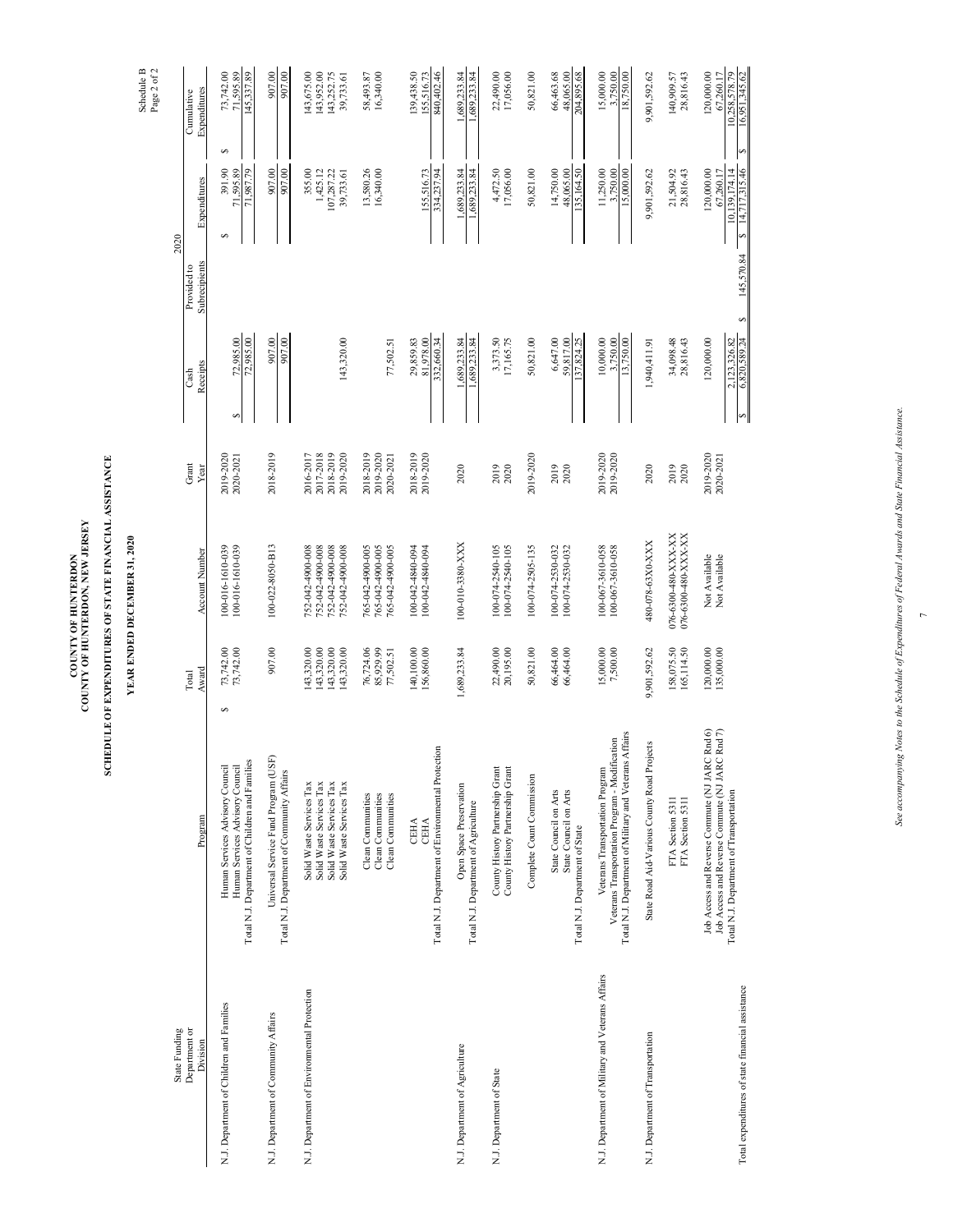#### **COUNTY OF HUNTERDON, NEW JERSEY**

#### NOTES TO SCHEDULES OF EXPENDITURES OF FEDERAL AWARDS AND STATE FINANCIAL ASSISTANCE

#### YEAR ENDED DECEMBER 31, 2020

#### Note 1 - Basis of Presentation and Significant Accounting Policies

The accompanying schedules of expenditures of federal awards and state financial assistance present the activity of all federal award and state financial assistance programs of the County of Hunterdon. To the extent identified, the federal award and state financial assistance that passed through other governmental agencies is included on the schedules of expenditures of federal awards and state financial assistance. Federal and State grants administered by the Hunterdon County Department of Public Housing were audited by other auditors which have provided copies to the County's auditor. Expenditures are reported for the year ended December 31, 2020 except for Temporary Assistance for Needy Families (TANF) Public Assistance (ALN No. 93.558) which is reported on a December 1 fiscal year end basis consistent with the regulatory basis financial statements. Additionally, the TANF amount has been presented as "Gross" expenditures excluding the effect of Federal and State collections as a result of a change in reporting by the New Jersey Department of Human Services, Division of Family Development.

The information in these schedules is presented in accordance with the requirements of Title 2 U.S, Code of Federal Regulations Part 200-Uniform Administrative Requirements, Cost Principles, and Audit Requirements for Federal Awards (Uniform Guidance) and New Jersey OMB Circular 15-08, Single Audit Policy for Recipients of Federal Grants, State Grants and State Aid. Therefore, some amounts presented in these schedules may differ from amounts presented, or used in the preparation of, the regulatory basis financial statements. Because the schedules present only selected portions of the operations of the County, they are not intended to and do not present the financial position or results of operations or changes in fund balance of the County.

#### **Note 2 - Basis of Accounting:**

The expenditures reported on the accompanying schedules of expenditures of federal awards and state financial assistance (Schedules) are presented on the budgetary basis of accounting. Such expenditures are recognized following the cost principles contained in the Uniform Guidance and New Jersey OMB Circular 15-08, wherein certain types of expenditures are allowable or are limited as to reimbursement. Negative amounts shown on the Schedules represent adjustments or credits made in the normal course of business to amounts reported as expenditures in prior years. The basis of accounting is described in Note 1 to the County's regulatory basis financial statements. Expenditures, as reported in the accompanying Schedules of Expenditures of Federal Awards and State Financial Assistance, reflect cash disbursements and accounts payable charged directly to a grant program.

#### **Note 3 - Relationship to Financial Statements:**

Amounts reported in the accompanying schedules agree with amounts reported in the County's and each Department's financial statements.

#### Note 4 - Relationship to Federal and State Financial Reports:

Amounts reported in the accompanying schedules agree with the amounts reported in the related federal and state financial reports, where required.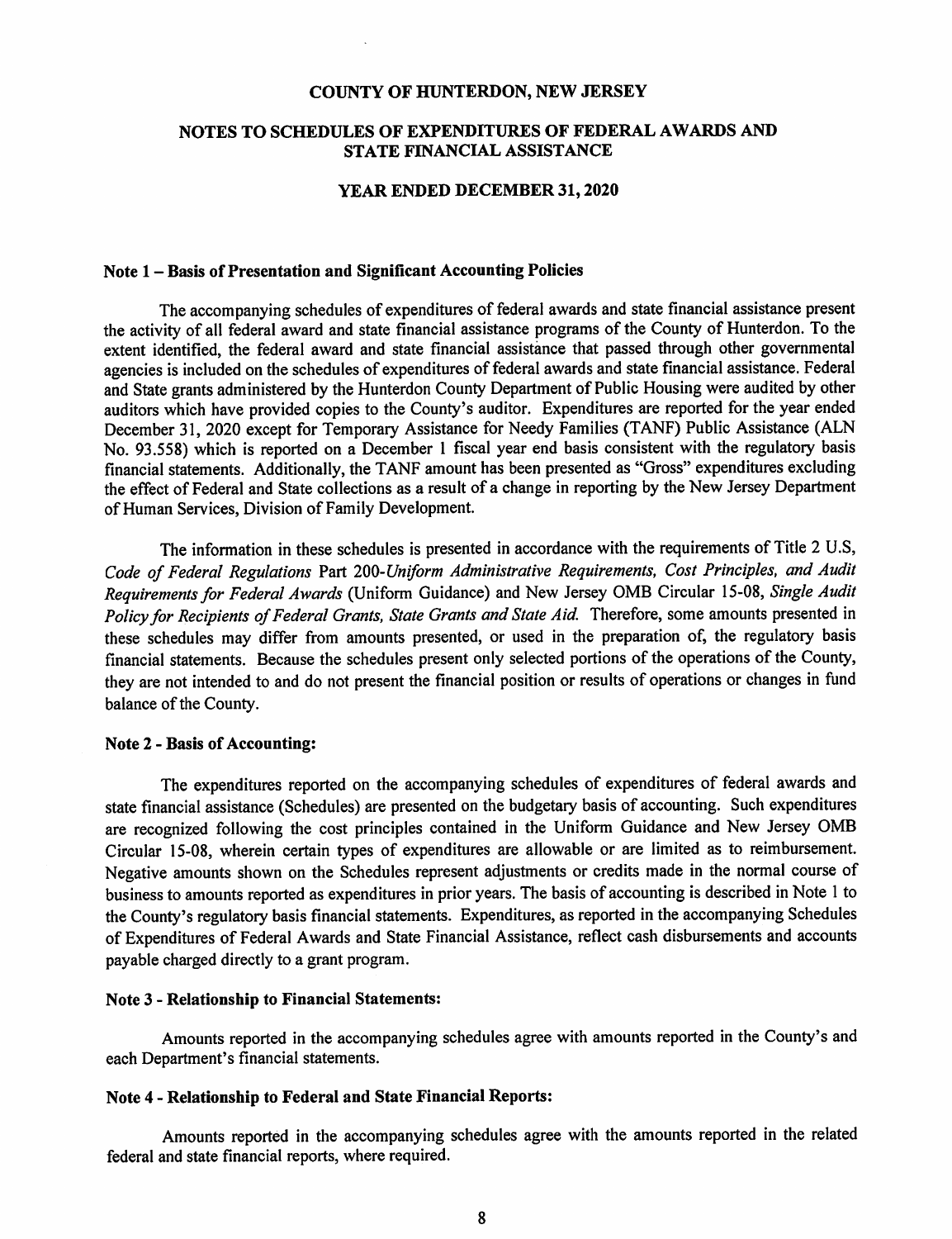#### **COUNTY OF HUNTERDON, NEW JERSEY**

#### NOTES TO SCHEDULES OF EXPENDITURES OF FEDERAL AWARDS AND STATE FINANCIAL ASSISTANCE

#### YEAR ENDED DECEMBER 31, 2020

#### **Note 5 - Contingencies:**

Each of the grantor agencies reserves the right to conduct additional audits of the County's grant programs. However, the County's management does not believe such audits would result in material amounts of disallowed costs.

#### **Note 6 - Sub-Recipients:**

Of the federal expenditures presented in the Schedule of Expenditures of Federal Awards, the County provided federal awards to sub-recipients for the Area Plan Grant (ALN #93.044) to the following:

| Hunterdon County YMCA             | 4,115.44   |
|-----------------------------------|------------|
| Hunterdon County Helpline Inc.    | 13,506.52  |
| Hunterdon Medical Center          | 3,112.95   |
| Legal Services of Northwest       | 15,345.45  |
| Meals on Wheels in Hunterdon      | 255,822.96 |
| Norwescap, Inc.                   | 8,737.53   |
| <b>Briteside Adult Day Center</b> | 16,845.31  |
| Total                             | 317,486.16 |

Of the state expenditures presented in the Schedule of Expenditures of State Financial Assistance, the County provided state financial assistance to sub-recipients for the Area Plan Grant (Grant #100-054- $7530 - XXXX$ ) to the following:

| Hunterdon County YMCA              | \$<br>3,233.56 |
|------------------------------------|----------------|
| Hunterdon County Helpline Inc.     | 10,688.98      |
| Hunterdon Medical Center           | 2,485.55       |
| <b>Legal Services of Northwest</b> | 12,113.55      |
| Meals on Wheels in Hunterdon       | 96,855.04      |
| Norwescap, Inc.                    | 6,954.47       |
| <b>Briteside Adult Day Center</b>  | 13,239.69      |
| Total                              | 145,570.84     |

#### **Note 7 - Indirect Costs:**

The County has elected not to utilize the 10 de minimis indirect cost rate allowed under the Uniform Guidance.

#### **Note 8 - Subsequent Events:**

Management has reviewed and evaluated all events and transactions from December 31, 2020 through September 29, 2021, the date that the financial statements are issued for possible disclosure and recognition in the financial statements, and no items have come to the attention of the County that would require disclosure.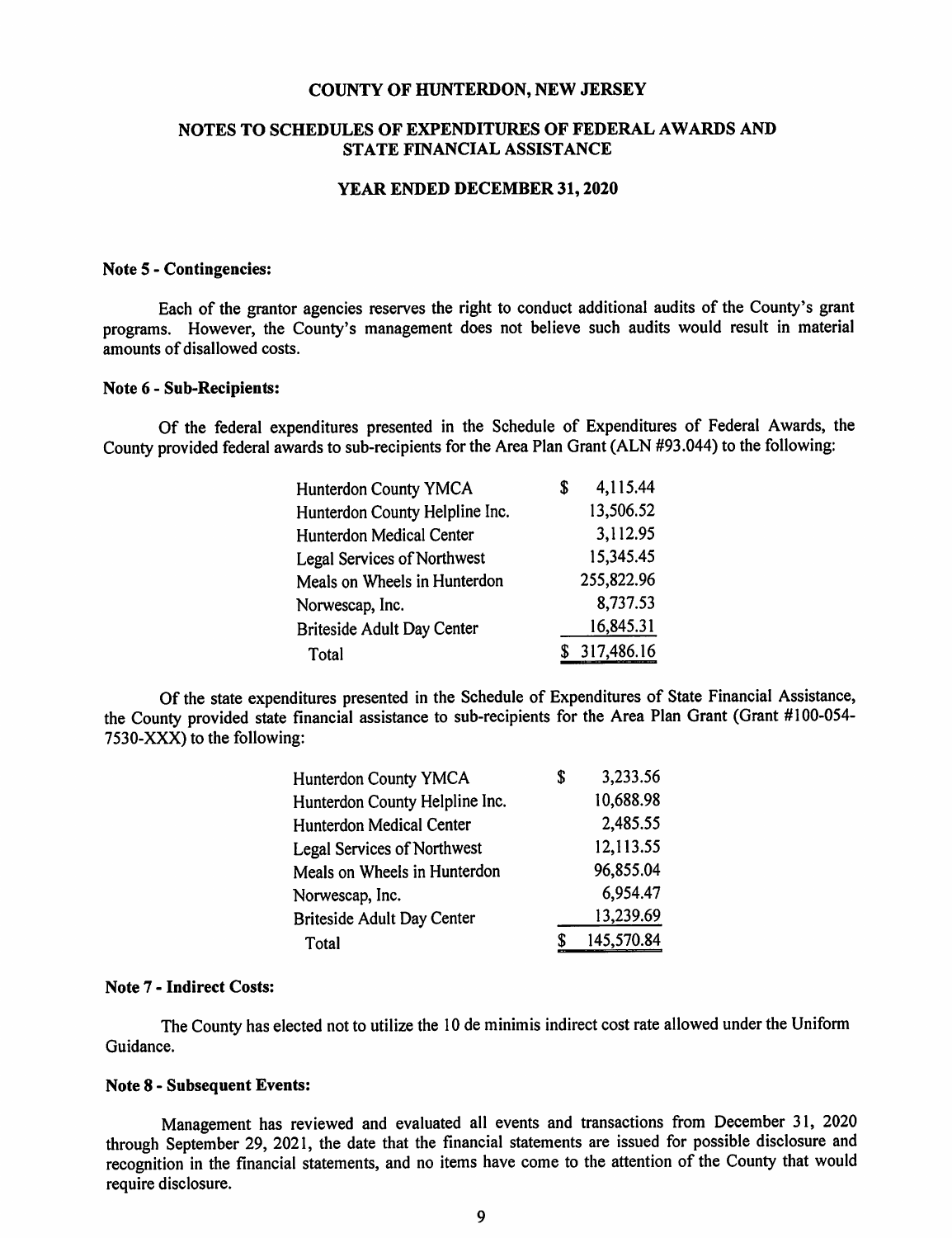#### SCHEDULE OF FINDINGS AND QUESTIONED COSTS YEAR ENDED DECEMBER 31, 2020

#### Section I - Summary of Auditors' Results

#### **Financial Statements**

 $\hat{\boldsymbol{\beta}}$ 

| Type of report the auditor report issued<br>on whether the financial statements were<br>prepared in accordance with GAAP: | Unmodified - Regulatory Basis;<br>Adverse-U.S. GAAP |
|---------------------------------------------------------------------------------------------------------------------------|-----------------------------------------------------|
| Internal Control over financial reporting:                                                                                |                                                     |
| Material weakness(es) identified?                                                                                         | X<br>Yes<br>No                                      |
| Significant deficiency(ies) identified?                                                                                   | None<br>X<br>Reported<br>Yes                        |
| Noncompliance material to financial<br>statements noted?                                                                  | X<br>No<br>Yes                                      |
| <b>Federal Awards</b>                                                                                                     |                                                     |
| Dollar threshold used to distinguish between Type A and<br>Type B programs:                                               | \$750,000                                           |
| Auditee qualified as low-risk auditee?                                                                                    | X<br><b>No</b><br>Yes                               |
| Type of auditors' report issued on compliance for major<br>federal programs:                                              | Unmodified                                          |
| Internal control over major federal programs:                                                                             |                                                     |
| Material weakness(es) identified?                                                                                         | No<br>Yes<br>X                                      |
| Significant deficiency(ies) identified?                                                                                   | None<br>Reported<br>Yes<br>$\mathbf{X}$             |
| Any audit findings disclosed that are required to be<br>reported in accordance with 2 CFR 200.516(a)?                     | No<br>Yes<br>X                                      |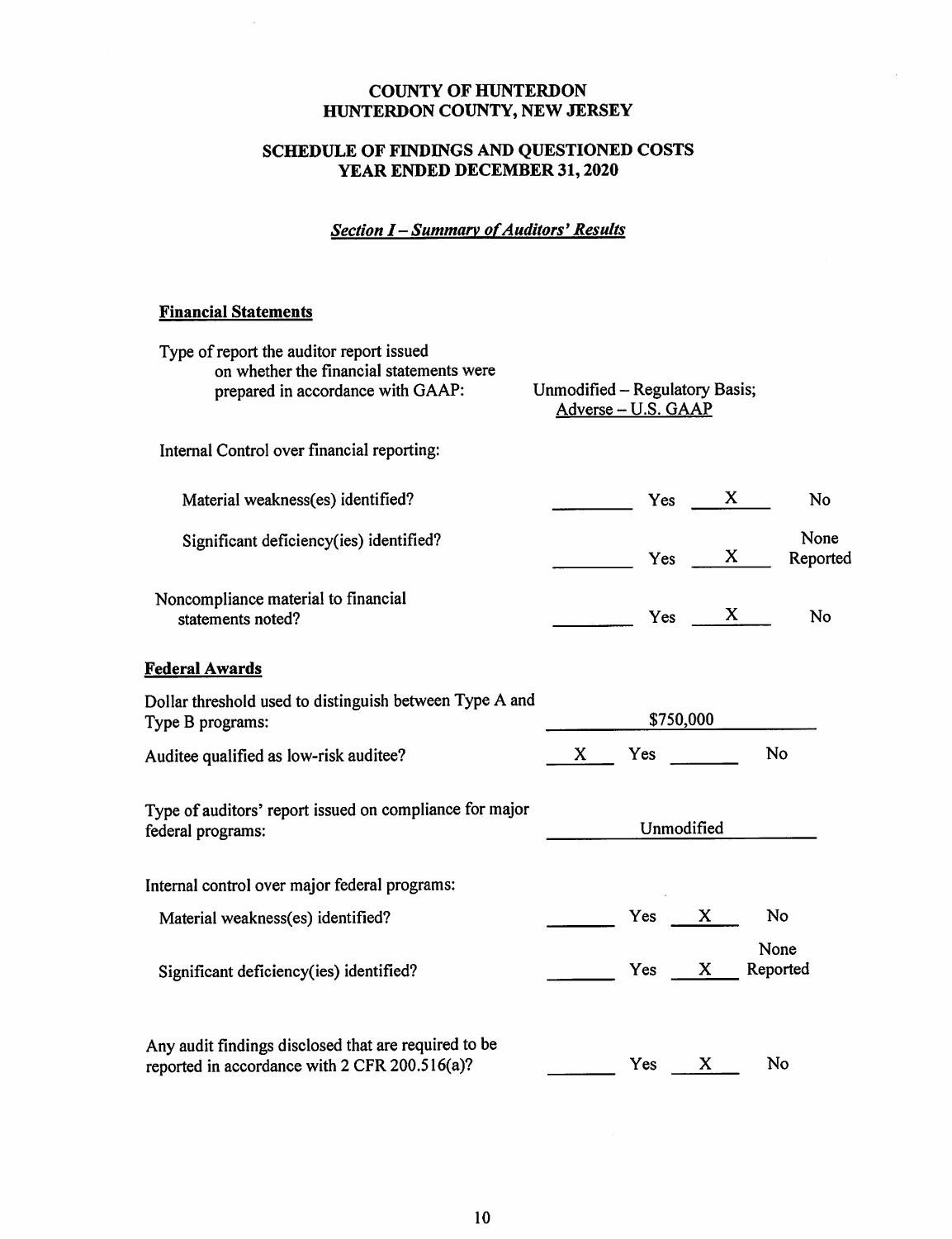### SCHEDULE OF FINDINGS AND QUESTIONED COSTS<br>YEAR ENDED DECEMBER 31, 2020

#### **Section I-Summary of Auditors' Results**

Identification of major federal programs:

| <b>ALN Number(s)</b> | <b>Name of Federal Program or Cluster</b>                                  |
|----------------------|----------------------------------------------------------------------------|
| 20.509               | Formula Grants for Rural Areas (Section 5311,<br>including COVID-19 funds) |
| 21.019               | COVID-19 Coronavirus Relief Fund                                           |
| 93.778               | Title XIX Medical Assistance Program                                       |
| 14.871               | <b>Section 8 Housing Choice Vouchers</b>                                   |
| 14.879               | <b>Section 8 Mainstream Vouchers</b>                                       |
| 14.871               | COVID-19 Section 8 HCV CARES Act                                           |
|                      | Funding (14.HCC)                                                           |
| 14.879               | COVID-19 Section 8 Mainstream CARES Act<br>Funding (14.MSC)                |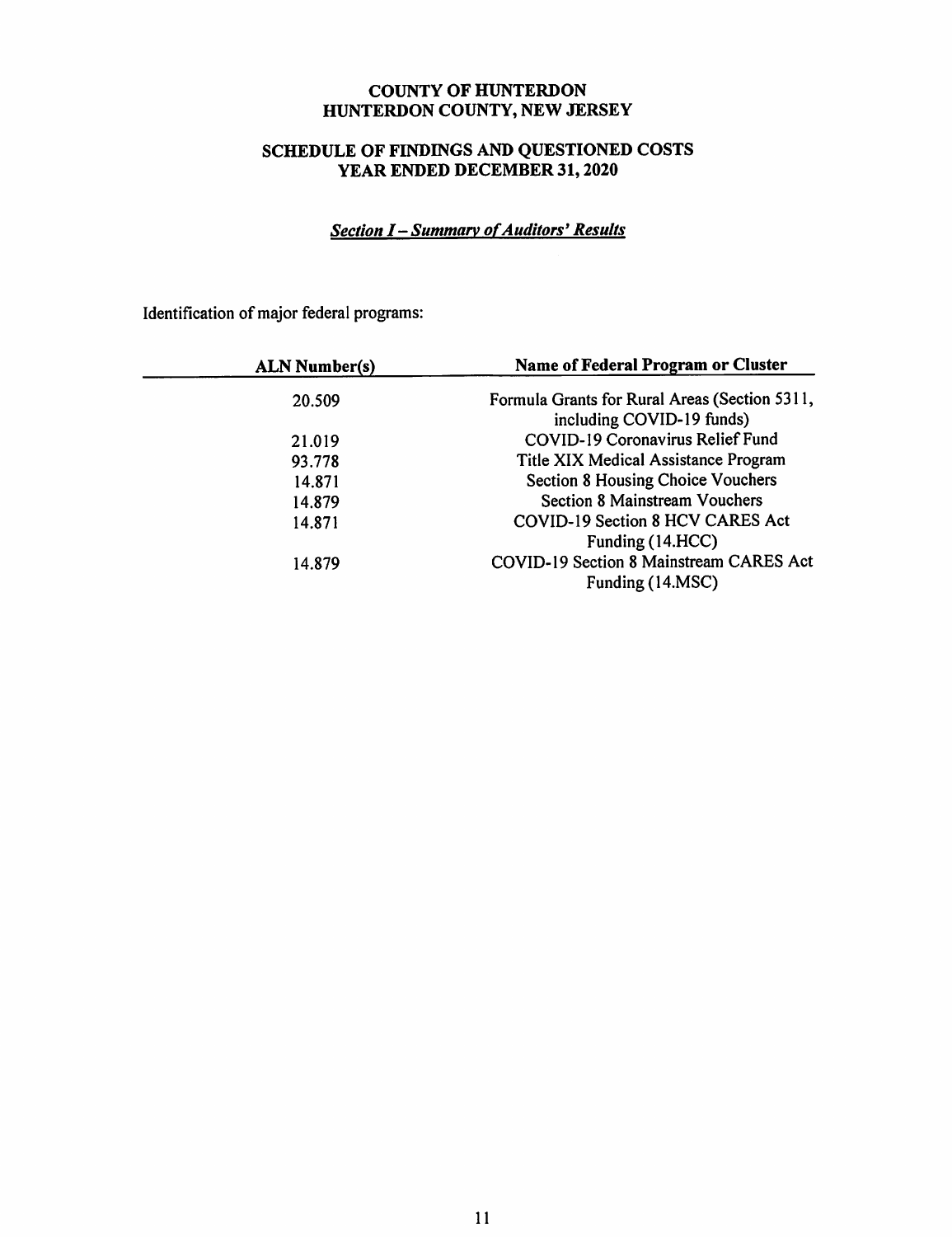#### SCHEDULE OF FINDINGS AND QUESTIONED COSTS YEAR ENDED DECEMBER 31, 2020

#### **Section I-Summary of Auditors' Results**

#### **State Financial Assistance**

 $\bar{\gamma}$ 

| Internal Control over major state programs:                                                                |                                                       |     |             |                  |
|------------------------------------------------------------------------------------------------------------|-------------------------------------------------------|-----|-------------|------------------|
| Material weakness(es) identified?                                                                          |                                                       | Yes | $\mathbf x$ | No               |
| Significant deficiency(ies) identified?                                                                    |                                                       | Yes | X.          | None<br>Reported |
| Type of auditor's report issued on compliance for major state<br>programs:                                 |                                                       |     | Unmodified  |                  |
| Any audit findings disclosed that are required to be reported in<br>accordance with NJ OMB Circular 15-08? |                                                       | Yes | X.          | No               |
| Identification of major state programs:                                                                    |                                                       |     |             |                  |
| Program Number(s)                                                                                          | Name of State Program or Cluster                      |     |             |                  |
| 480-078-6320                                                                                               | <b>State Road Aid-Various County</b><br>Road Projects |     |             |                  |
|                                                                                                            |                                                       |     |             |                  |

| Dollar threshold used to distinguish between type A and B programs: |  | \$750,000  |     |
|---------------------------------------------------------------------|--|------------|-----|
| Auditee qualified as low-risk auditee?                              |  | <b>Yes</b> | No. |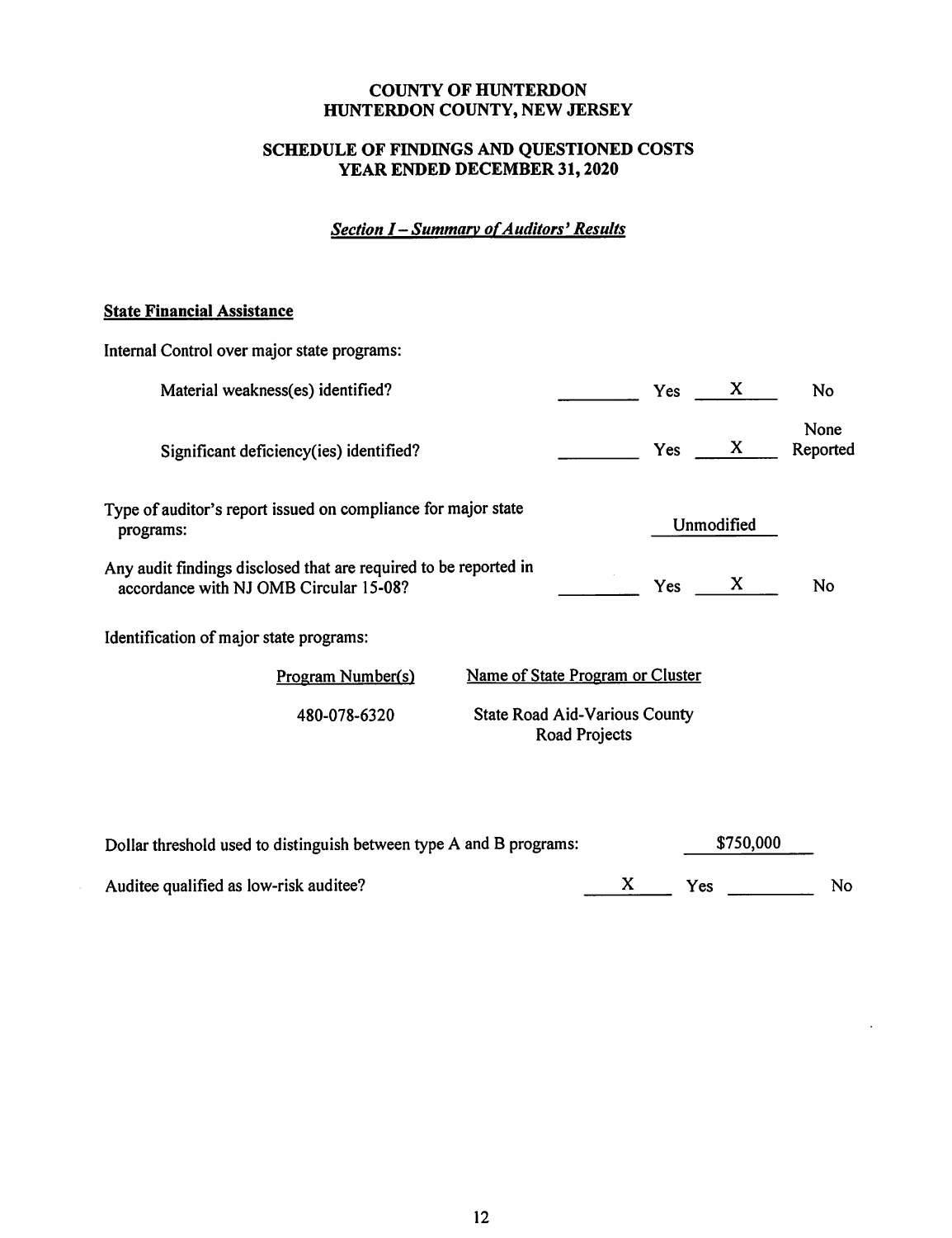#### SCHEDULE OF FINDINGS AND QUESTIONED COSTS YEAR ENDED DECEMBER 31, 2020

**Section II - Schedule of Financial Statement Findings** 

Issued under separate cover in Wiss & Company, LLP's report dated September 29, 2021.

 $\sim$ 

None Noted.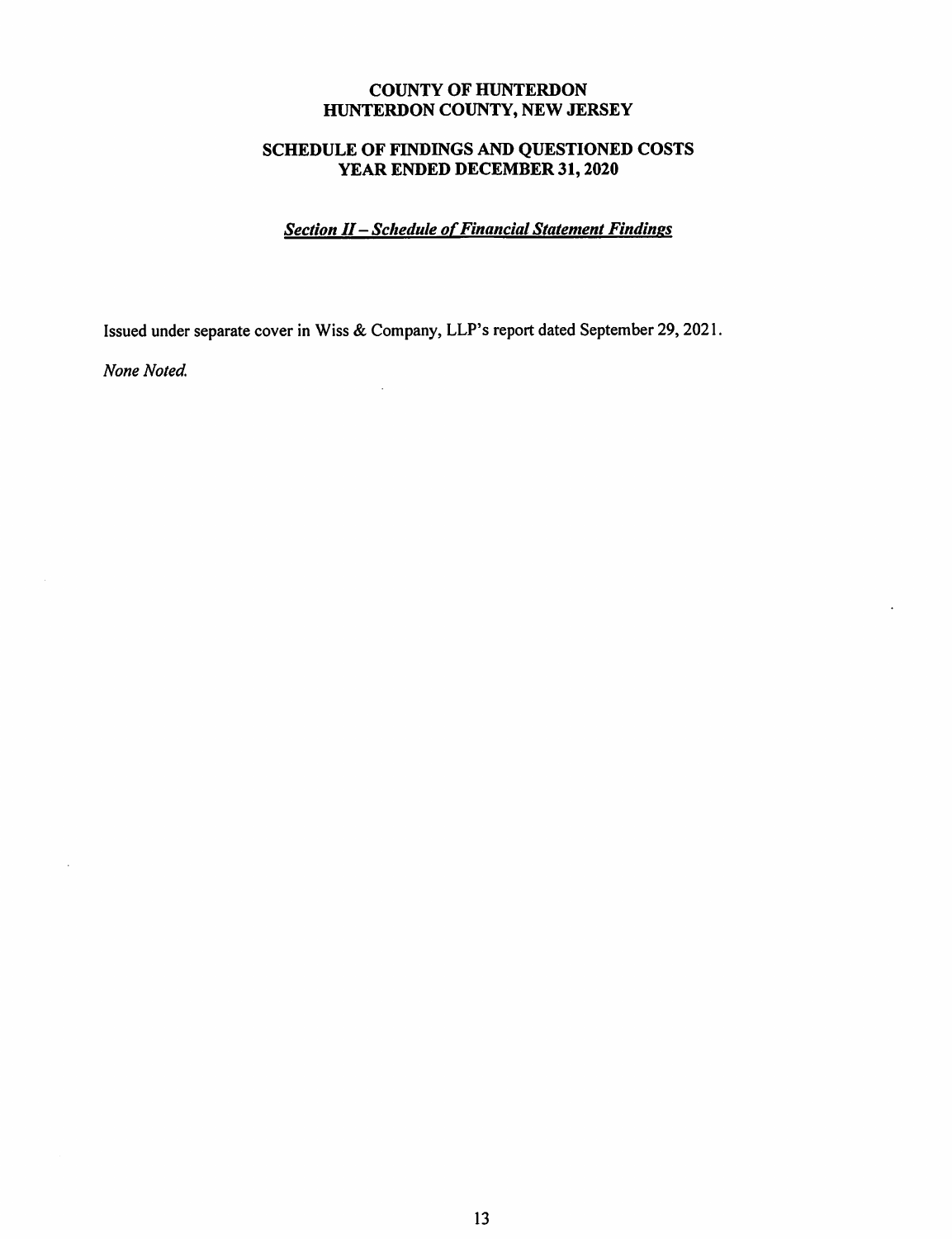#### SCHEDULE OF FINDINGS AND QUESTIONED COSTS YEAR ENDED DECEMBER 31, 2020

#### Section III - Federal Award and State Financial Assistance Findings and Questioned Costs

No federal award or state financial assistance program compliance findings or questioned costs were noted that are required to be reported in accordance with 2 CFR 200 Section .516(a) or New Jersey OMB Circular Letter 15-08.